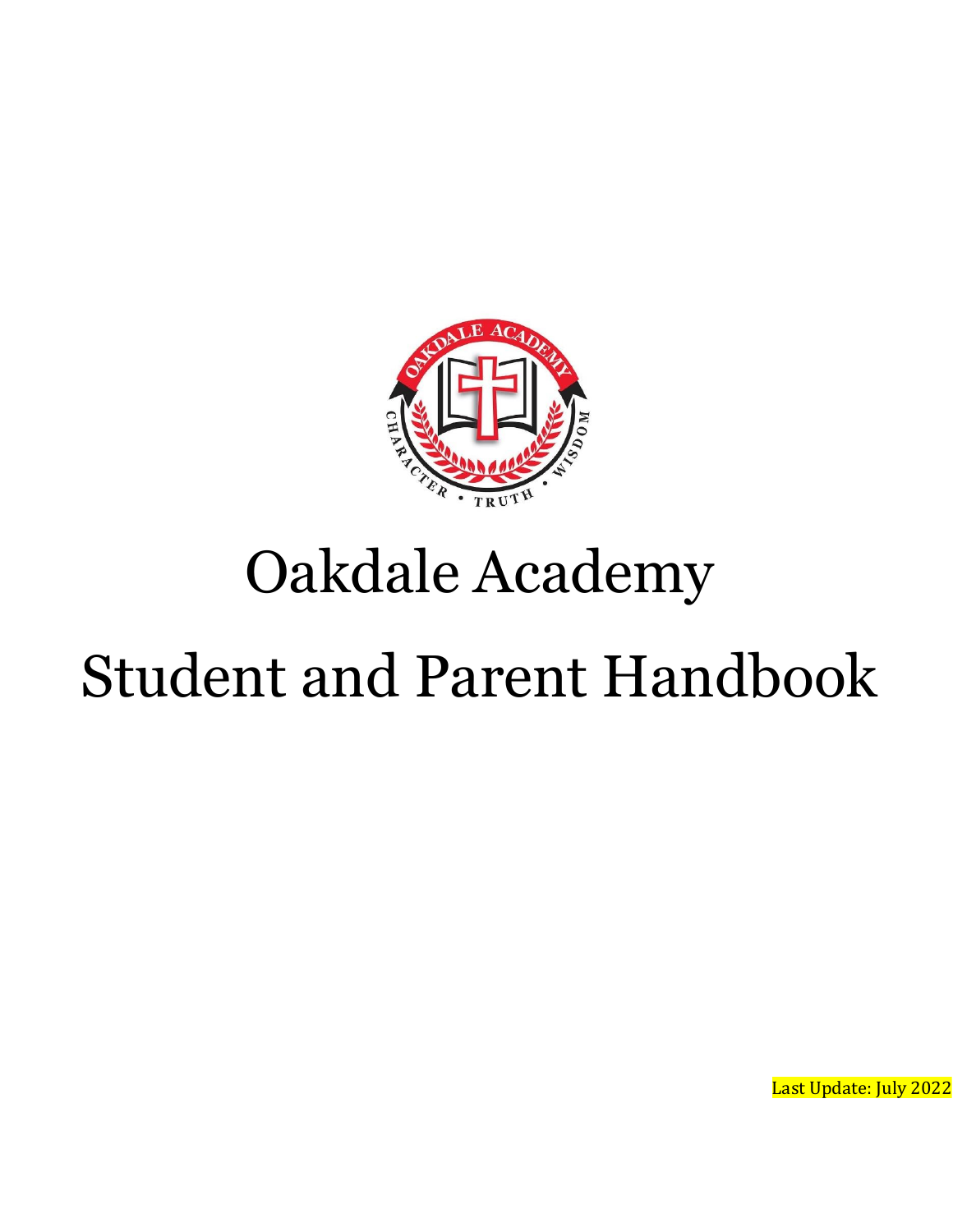## **TABLE OF CONTENTS**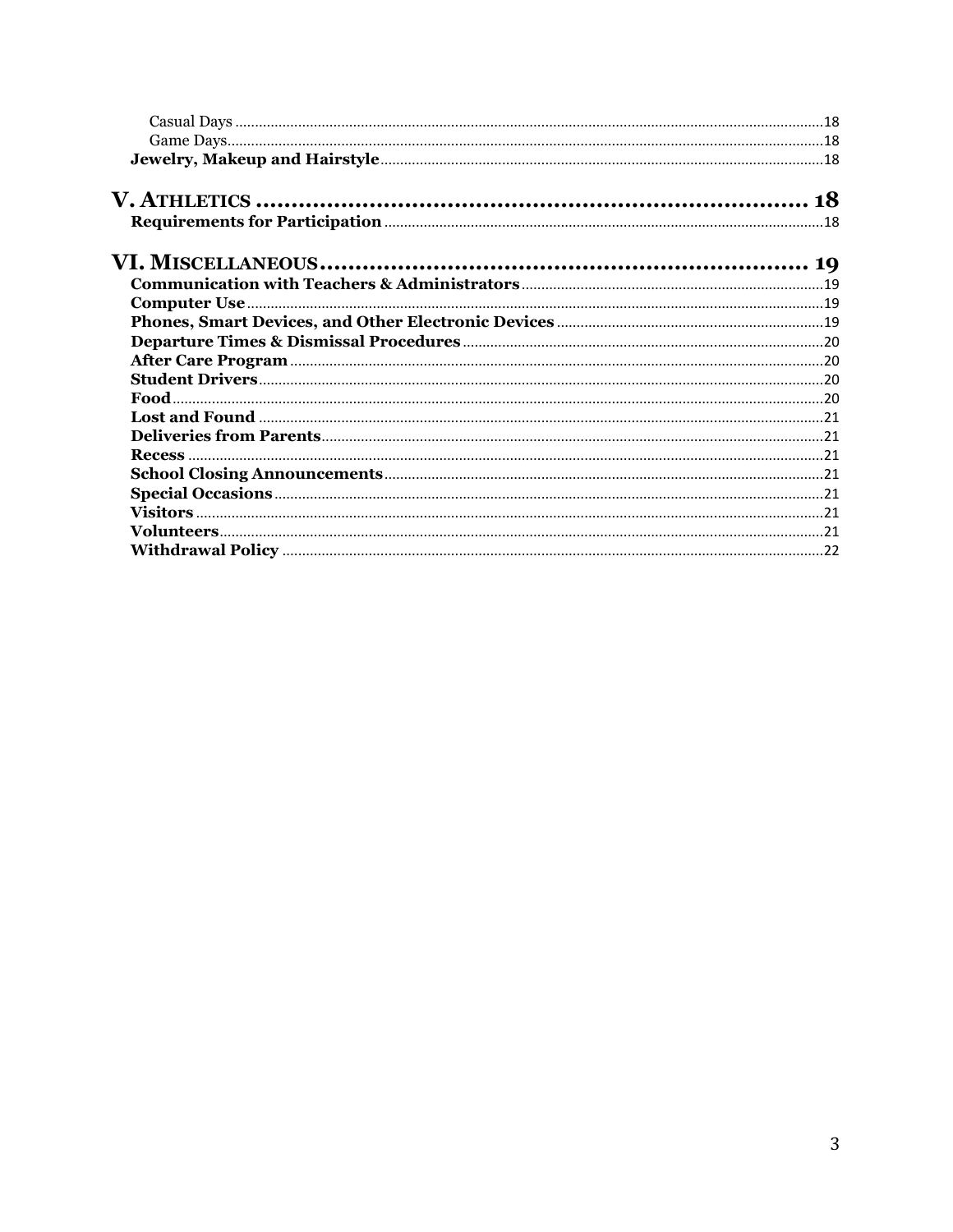# <span id="page-3-0"></span>**I. MISSION AND PHILOSOPHY**

#### <span id="page-3-1"></span>**Oakdale Academy Mission Statement**

The Mission of Oakdale Academy is to instill Character, Truth, and Wisdom in our students in order to prepare them for a life of service to God, family, community, and country through Classical Christian education.

#### <span id="page-3-2"></span>**Oakdale Academy Statement of Faith**

We believe there is one God, eternally existent in three Persons: Father, Son, and Holy Spirit. He is omnipotent, omnipresent, and omniscient. He is the Creator, Sustainer, and Governor of everything that has been made. (Genesis 1:1, Exodus 20:2-3; Isaiah 43:1, 7, 21; Revelation 4:11, and 5:9-10)

We believe in the deity of our Lord Jesus Christ, His virgin birth, in His sinless life, in His miracles, in His atoning death through His shed blood, in His bodily resurrection, in His ascension to the right hand of the Father, and in His personal return in power and glory. (Luke 1:34-35; John 1:1, 14, 16-18, 5:17-30, 5:36-47; Acts 1:9-11, 2:22-36)

We believe in the indwelling of the Holy Spirit in those who have received Jesus Christ as Lord and Savior. He bears witness with our spirit that we are children of God and joint heirs to the throne of grace with Jesus Christ. He helps our weaknesses and makes intercession for us. (Romans 8:9-11, 8:16-17, and 26)

We believe the Bible to be the inspired, the inerrant, authoritative Word of God, and as such it is the final authoritative rule for faith, life, and standards of education. (Psalm 119:160; John 16:13; and 2 Timothy 3:14-17)

We believe that because of Adam's sin, all mankind is in rebellion against God. For the salvation of lost and sinful men, regeneration by the Holy Spirit is absolutely necessary. Salvation is by grace through faith alone and faith without works is dead. (Romans 5:8, 12-21, 8:1-11; 2 Corinthians 5:9-10; Ephesians 2:8-9; and James 2:18-26)

#### <span id="page-3-3"></span>**Oakdale Academy Educational Philosophy**

Oakdale Academy represents a partnership among the administration, faculty, staff, parents, and students. These partners are committed to the common objectives outlined in the Mission Statement.

We believe that the holistic approach personified by the Classical Christian educational model is ideal in preparing students to retain knowledge, think logically and analytically, communicate effectively, and succeed in living out God's calling in their lives. Within that context, every teacher is passionate about his subject and has exceptional qualifications to perform this role with excellence. High academic standards are maintained for each student, with the expectation that each can succeed. Every child is encouraged to maximize his learning potential and develop a lifelong love for learning.

Students and parents respect Oakdale Academy teachers, not only as role models and instructors, but also for their commitment to truth and their genuine concern for children. Intelligence, creativity, responsibility, and loyalty are characteristics of the faculty. Parents expect and appreciate direct and regular communication from faculty regarding their children.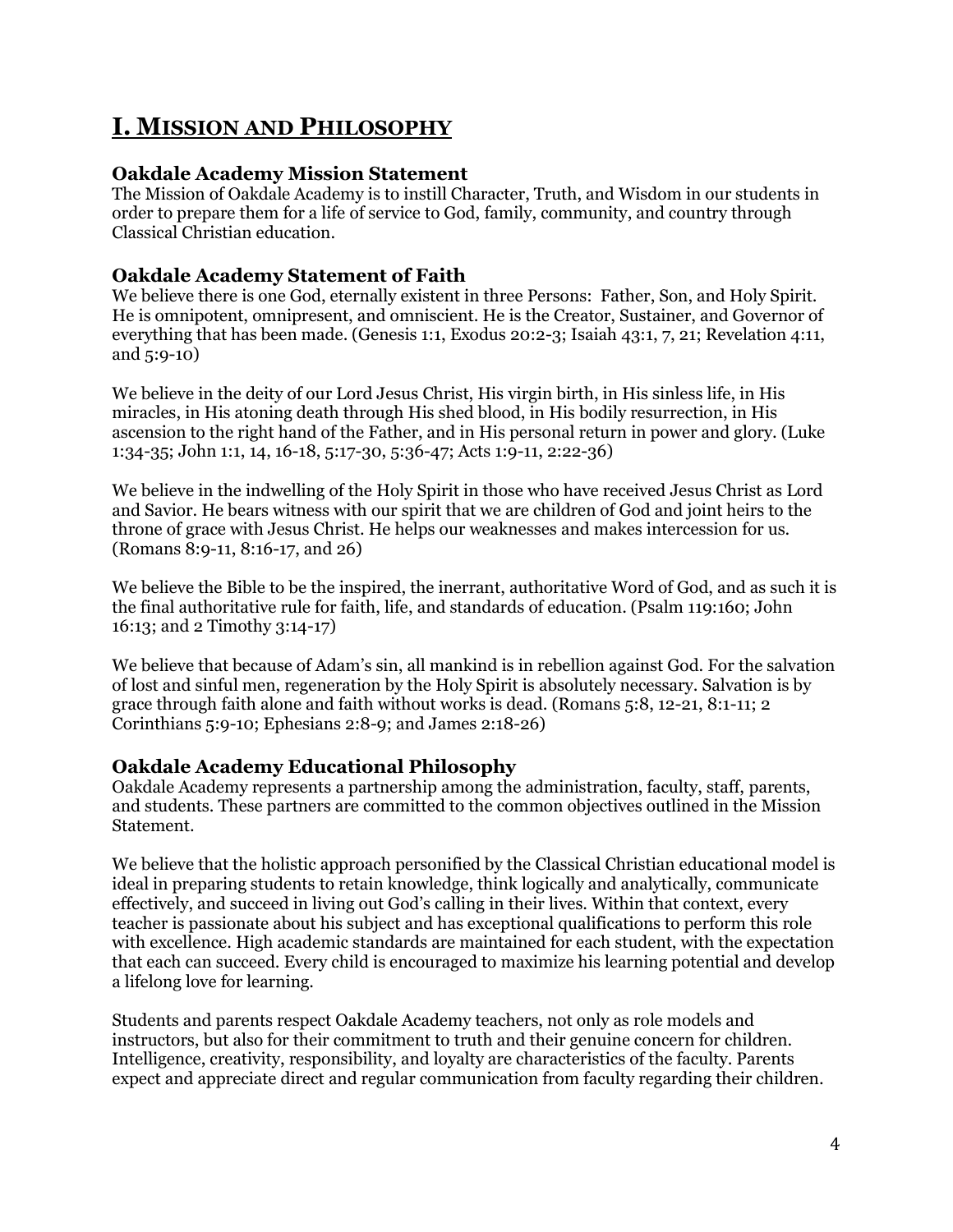Reciprocally, parents are responsive to suggestions from teachers and administrators for helping students.

The Headmaster, under the authority of the Oakdale Academy Board, oversees the implementation of the Mission Statement in the school. In their capacities as policymakers and community leaders, the Headmaster and the Board advance the Academy's role as an institution dedicated to providing the best education for children.

By providing moral and ethical standards, Oakdale Academy prepares its students to accept the privileges and responsibilities of citizenship in a democratic society that honors and respects our Savior, Jesus Christ. Every child is capable of achieving his potential to the fullest extent when afforded respect, fairness, kindness, discipline, and appropriate instruction.

#### <span id="page-4-0"></span>**Oakdale Parents' Association**

Oakdale Parent Association (OPA), established in 2012, exists to enhance the on-campus experience of all students, staff, teachers, and families by encouraging parental support of activities, fundraisers, fellowship events, and service opportunities. The primary goal of all OPA activities is to promote an environment that reflects the love of Christ to one another and upholds the mission of Oakdale Academy. OPA activities vary each year as the Lord calls different parents to serve and lead.

All parents and primary caregivers of Oakdale students are a part of OPA. OPA is led by an Executive Team made up of parents who serve under the direction of the Board and coordinate with the Headmaster. The Executive Team supports parents who are leading and serving by equipping them with the necessary information, communication, and financial assistance they may need to carry out their purpose.

Parent involvement is vitally important to the overall sense of pride and well-being of any school. While OA does not require volunteer hours of its families, our hope is that each parent/caregiver will lead and/or serve in one or more capacity to bless the school and our kids.

#### <span id="page-4-1"></span>**Statement of Religious Instruction**

Oakdale Academy's Judeo-Christian tradition broadly guides the course of study and instruction at Oakdale Academy. We offer instruction based upon traditional, nondenominational biblical beliefs, principles, and virtues that seek to develop those qualities of life characteristic of man's understanding of his relationship to his Creator and his place in the world.

A weekly chapel service coordinated by a staff member addresses the spiritual needs of the students through Scripture, prayer, and song. Parents are welcome and encouraged to participate in these services.

#### <span id="page-4-2"></span>**Oakdale Academy Prayer**

Almighty God, we beseech You with Your gracious favor, to behold Oakdale Academy, our faculty, staff, parents and students, that knowledge may be increased among us, and all good learning flourish and abound. May we be a beacon of Your light in our homes and communities. Bless all those who teach and all those who learn, and grant that in humility of heart we may ever look upon You, Who are the fountain of all wisdom, through our Savior Jesus Christ. Amen.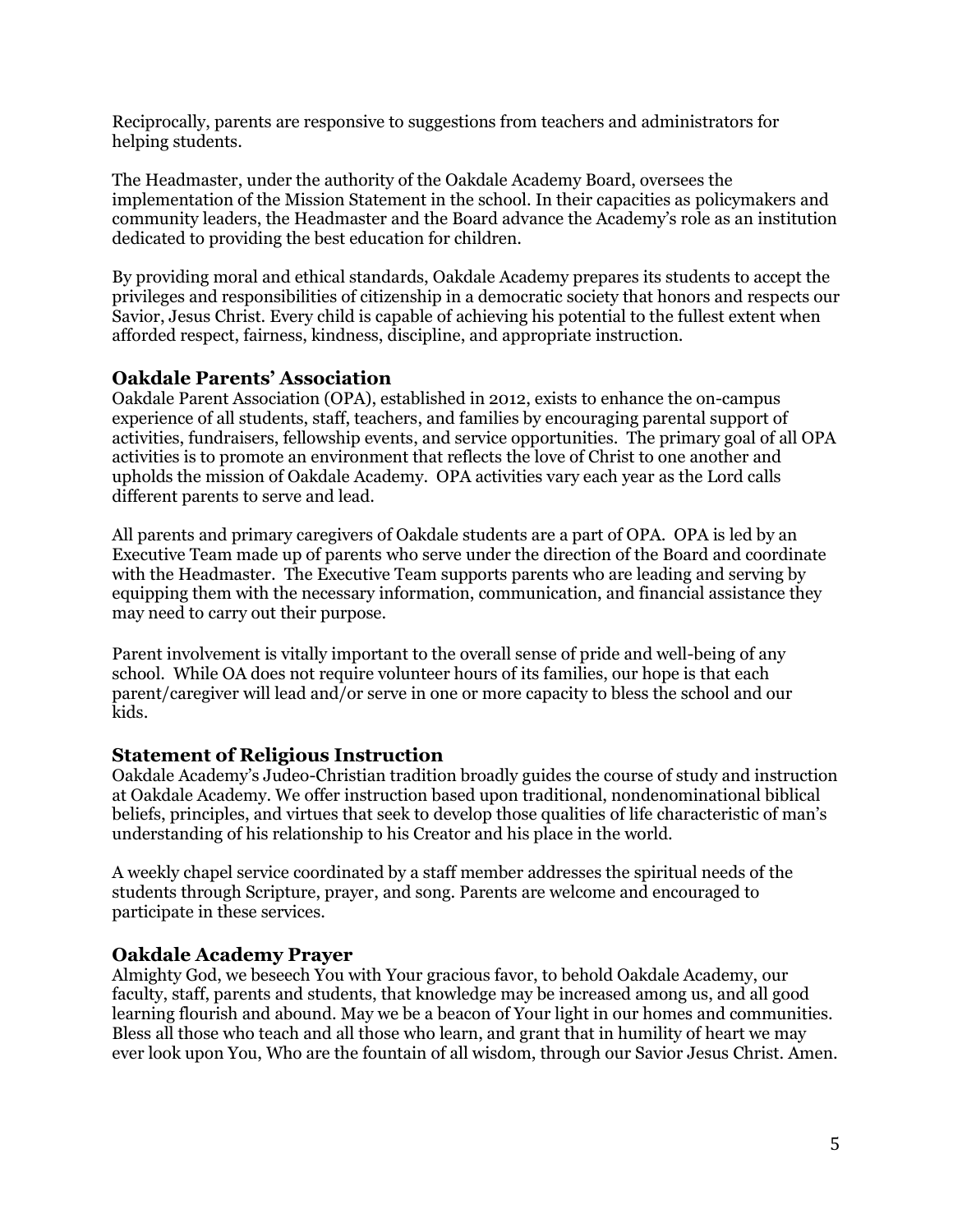#### <span id="page-5-0"></span>**Oakdale Academy Lunch Prayer**

Father God, bless this food to our bodies and us to Your service. May we be ever mindful of the wants and needs of others. Amen.

#### <span id="page-5-1"></span>**Statements and Policies**

All families should ensure they continue to be in accord with all statements and policies signed during the admissions and enrollment phases that include, but are not limited to the following:

- Statement of Faith
- Mission Statement
- Oakdale Academy Honor Code
- Statement on Religious Instruction
- Classical Christian Education
- Relationship to the Community
- Policy on Religious Character
- Policy on Marriage, Family, and Sexuality
- Statement on Life
- Non-Discrimination Policy

### <span id="page-5-2"></span>**II. ADMISSIONS & ENROLLMENT**

#### <span id="page-5-3"></span>**Procedure**

Oakdale Academy has an agreement with a third-party vendor, FACTS, to process new student applications and returning family enrollment online. Tuition, fees, and financial aid are processed through FACTS as well. Returning families must re-enroll using FACTS in order to hold their child's spot in the class roster.

Enrollment reservations will be accepted for Junior Kindergarten (Pre-Kindergarten) through 12<sup>th</sup> grade on a first come-first serve basis. If there are no openings available for a particular grade, families will be added to a waiting pool.

Oakdale Academy reserves the right to decline acceptance of a student that the administration deems not to be a good fit academically, spiritually, and/or behaviorally, at the discretion of the Headmaster.

Admissions information in detail can be found on the school's website.

#### <span id="page-5-4"></span>**Tuition and Fees**

See the Oakdale Academy website [\(www.oakdaleacademy.com\)](http://www.oakdaleacademy.com/) for current tuition, fees, and enrollment information.

## <span id="page-5-5"></span>**III. ACADEMIC POLICY**

*Pursuant to our educational mission, Oakdale Academy establishes policy to promote good study habits, clear communication of student progress with parents, and recognition for outstanding achievement.*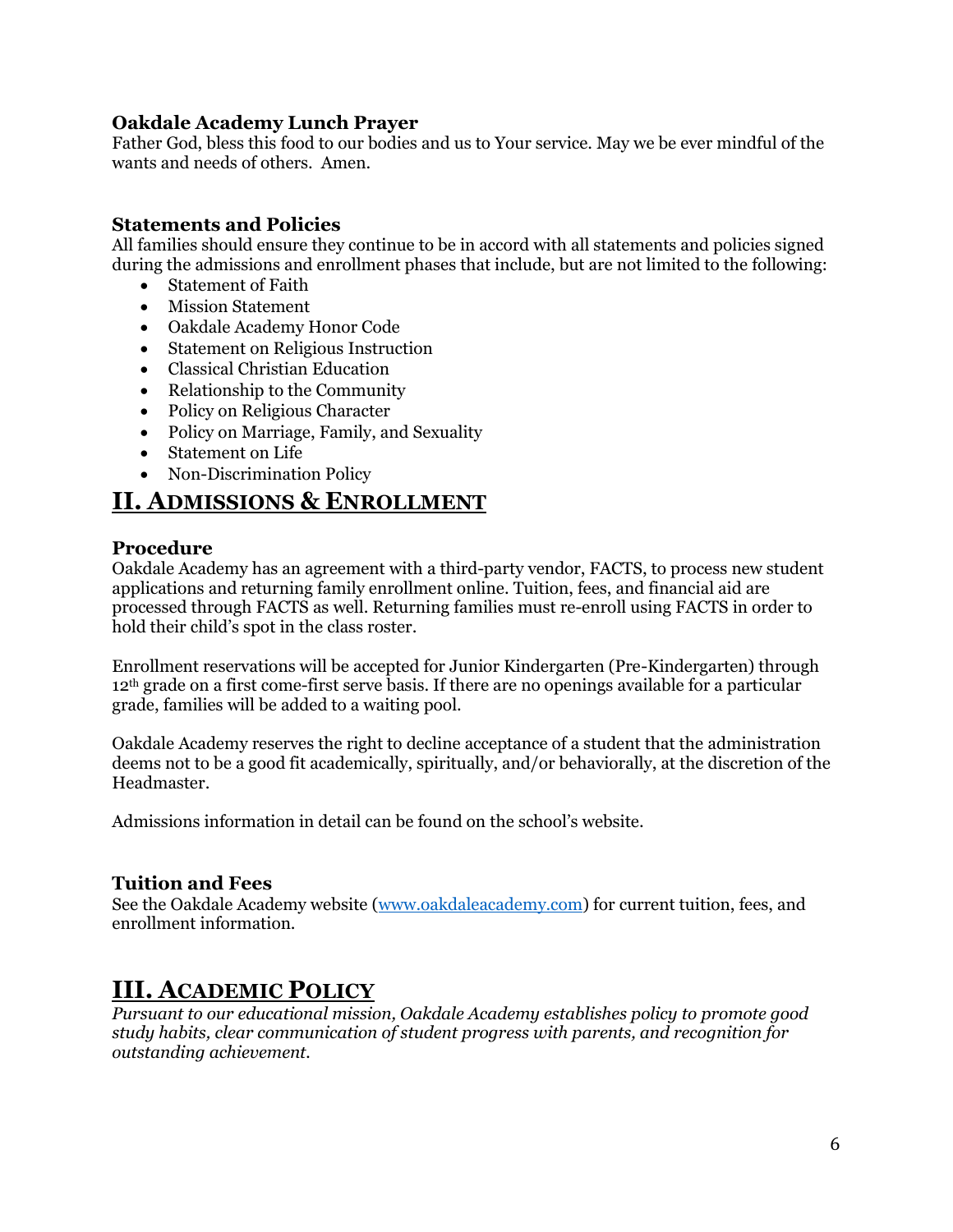#### <span id="page-6-0"></span>**Morning Arrival & Tardy Policy**

Oakdale Academy's daily Opening Ceremony and weekly Chapel Service are important moments in each school day. **Students should not arrive at the school before 7:30 a.m.**

Upon arrival, students will go directly to their lockers and put away their belongings and return to the gym until Opening Ceremony.

**Open Ceremony begins promptly at 8:00 a.m.** Students who arrive after the start of the Opening Ceremony will be considered tardy and must sign in at the office. When Opening Ceremony is held inside, students who arrive after 8:00 a.m. must wait in the office until the conclusion of Opening Ceremony. **When Opening Ceremony is held outside, students must wait with their parent in their vehicle until the conclusion of Opening Ceremony, and then they must report to the office before proceeding to class.** 

#### <span id="page-6-1"></span>**Attendance**

At Oakdale Academy, the teacher is the living curriculum. Regular school attendance is important to a student's academic success and promotes good work habits and self-discipline. Textbooks, literature selections, workbooks, and worksheets are used to support teacherdirected instruction but in no way reflect the whole of the lesson. To that end, attendance is essential and missed instruction can never be made up. Make up work sent home *does not* ensure that a student is keeping up with lessons missed.

While illness and family emergencies cannot be avoided, it is strongly recommended that family vacations be scheduled to avoid missing school. The reasons for this are significant. Most importantly, it is in the best interest of the students to be present for class instruction and hands-on activities. Students often have difficulty getting back on track following a prolonged absence. When they return, it is often impossible to bring them along with lessons taught and projects begun in their absence. In light of this, if a family chooses to have their child miss school it is their right, but it must be understood that the instruction will also be missed and the absence considered unexcused. Please see unexcused absence policy below.

*Student absences should not be more than 10 per term.* **Apart from extreme circumstances, eleven (11) or more total absences in each semester will result in failure of that term.** *Any absences may be addressed at the discretion of the Headmaster.*

#### <span id="page-6-2"></span>**Absences**

**Parents are asked to report all unplanned absences due to family emergency or illness to the front office via email, phone, or voicemail before 9:00 a.m. (office@oakdaleacademy.com).** Students are not to report their own absences. Students who are dismissed from school early, for any reason, must be signed out by a parent in the front office. Any student coming in late must have a parent sign them in at the front office.

#### <span id="page-6-3"></span>Prearranged Absences

**Students who know in advance that they will miss school or class are required to obtain a Prearranged Absence Request Form.** Completed forms should be submitted to the office for final approval **at least two days in advance** of the requested time off from school.

Please note the following about prearranged absences:

• A submitted form does not guarantee approval. Absences deemed unexcused will be treated in the manner outlined below (found under "Unexcused Absences").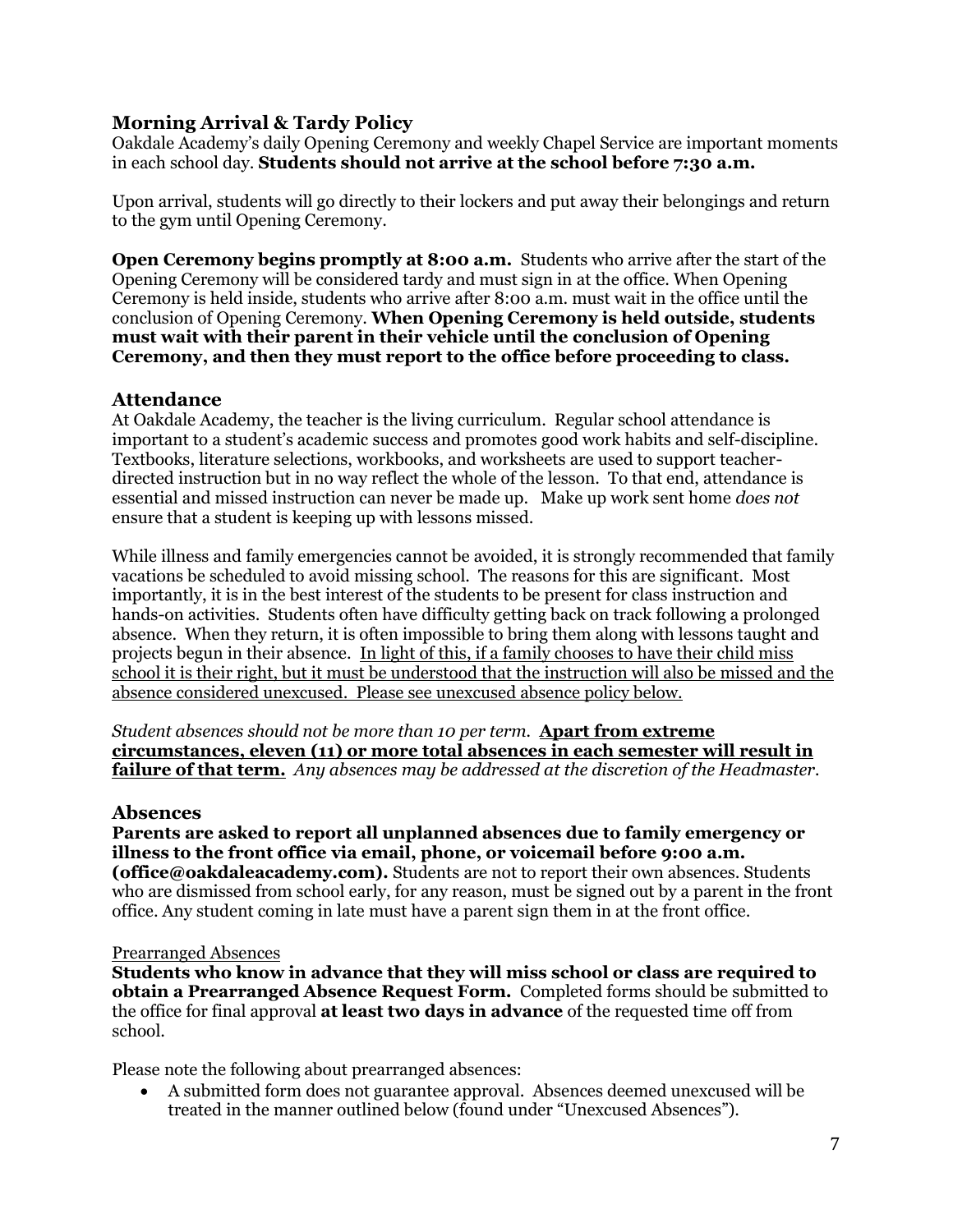- Documentation may be requested.
- Absences for Upper School students during final exams week will not be excused except in the case of *serious illness*.
	- o N.B. Students **will receive a failing grade on the exam, which may result in failure of the semester/class.**

#### <span id="page-7-0"></span>Unexcused Absences

The following will be considered *unexcused absences*:

- Vacations
- Non-school related activities, including sports and extracurricular activities
- Any absence that is not pre-arranged with a form submitted to the office

<span id="page-7-1"></span>**Please note:** Pre-Arranged Absence forms must still be submitted when a student is to miss school for an unexcused absence.

#### *Unexcused Absence: Lower School Policy*

- *No make-up work will be given for an unexcused absence.*
- Missed class time equals missed instruction which cannot be made up with paperwork; since future instruction builds on previous instruction, absence will inevitably impact academic progress and overall grades.
	- o Missed assignments lower the total number of grades to be averaged on report cards which will affect final grades.
- Missed tests may be administered upon return, at the discretion of the teacher. Students are responsible for taking scheduled tests upon return to school.
- All major papers/projects are expected to be completed and turned in on time. If a project is due during an unexcused absence, the paper/project must be turned in before the absence. Papers/projects turned in after the absence will be considered late.

#### <span id="page-7-2"></span>*Unexcused Absence: Upper School Policy*

- *No make-up work will be provided before or after an unexcused absence.*
- Since future instruction builds on previous instruction, absence will inevitably impact academic progress and overall grades.
- Missed tests will be administered before the absence or upon return, at the discretion of the teacher. Students are responsible for taking scheduled tests upon return to school.
- All major papers/projects are expected to be completed and turned in on time. If a project is due during an unexcused absence, the paper/project must be turned in before the absence. Papers/projects turned in after the absence will be considered late.
- Students are responsible for obtaining missed work and scheduling any missed tests/quizzes.

#### <span id="page-7-3"></span>Excused Absences

The following will be considered *excused absences*:

- Medical appointments and other medical related needs
- Illness (Refer to OA Child Wellness Guidelines outlined in this section)
- Funerals and bereavement
- Team sports for athletes on Oakdale Academy teams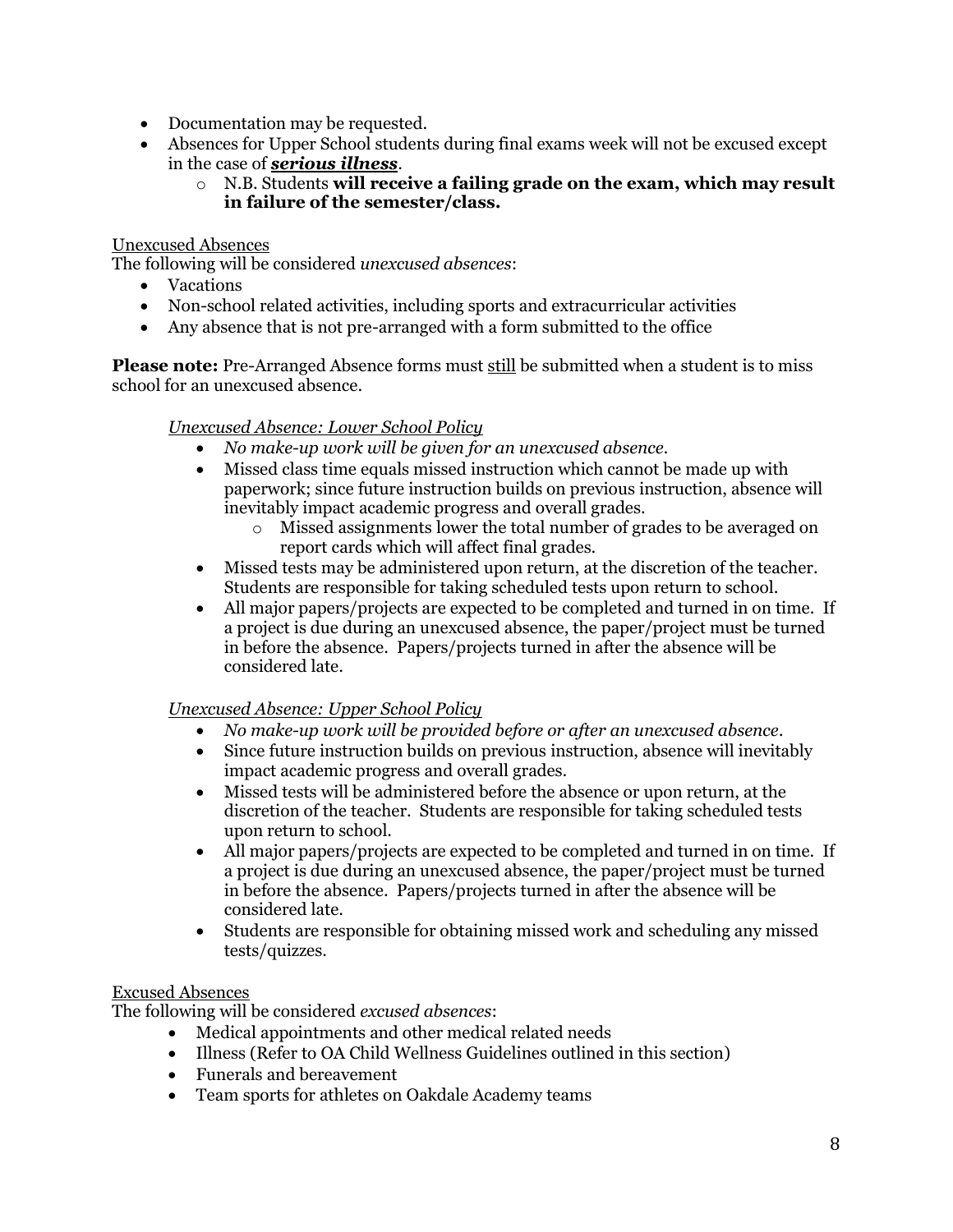• College Visits (juniors/seniors only; limit of 4 days per year)

Please note the following for excused absences:

- For illness, parents should email, call, or leave a voicemail with the office (office@oakdaleacademy.com) before 9:00am to request make up work to be gathered. Make up work can be picked up in the office at the end of the day. Make up work will only be gathered upon specific request via email.
- In the event make up work is not requested, upon return, students in grades 5-12 are responsible for obtaining all missed work and rescheduling any missed tests/quizzes.
- For early dismissal for Oakdale Academy sporting events, teachers will send what they can with the student. Any other work will need to be made up upon return.
- Although occasionally medical appointments cannot be avoided, parents are strongly encouraged to avoid scheduling appointments during school hours, if possible.
- **Prearranged Absence Request Forms must be filled out and returned to the office prior to the absence for appointments and bereavement time. Emailing the teacher is not an effective way to communicate this information.**

#### <span id="page-8-0"></span>**Students Leaving During School**

Students *may not* sign themselves out during the school day. Should a parent be unable to pick up a student driver, the parent must first contact the office via phone and follow up with written permission for a student to leave. This will be approved on a limited basis only and after multiple times, this privilege may be revoked.

### <span id="page-8-1"></span>**First Aid**

Oakdale Academy strives to maintain a healthy environment for all students and faculty. The following guidelines and procedures will be strictly enforced:

- When a student becomes ill or injured at school, an Oakdale Academy staff member will provide routine first aid.
- All medication (prescription *and* over-the-counter) will be administered by the front office, according to each student's medical release form.
- Students are not permitted to bring or take medication on their own, unless prearranged with the office to accommodate a student's particular medical need and this only with the explicit approval of the Headmaster.

#### <span id="page-8-2"></span>**Illness**

A student showing signs of illness should not be brought to school.

When a teacher or other staff member notices a student showing signs of illness the student will be sent to the office and parents will be notified. Parents will be notified and expected to pick up their student within 60 minutes. If a parent cannot be reached within that hour, an emergency contact person will be called and asked to pick the student up. A student displaying signs of illness may be sent home at any time at the discretion of the Headmaster.

#### <span id="page-8-3"></span>Official OA Child Wellness Guidelines:

A student may not be at school when they have one or more of the following symptoms: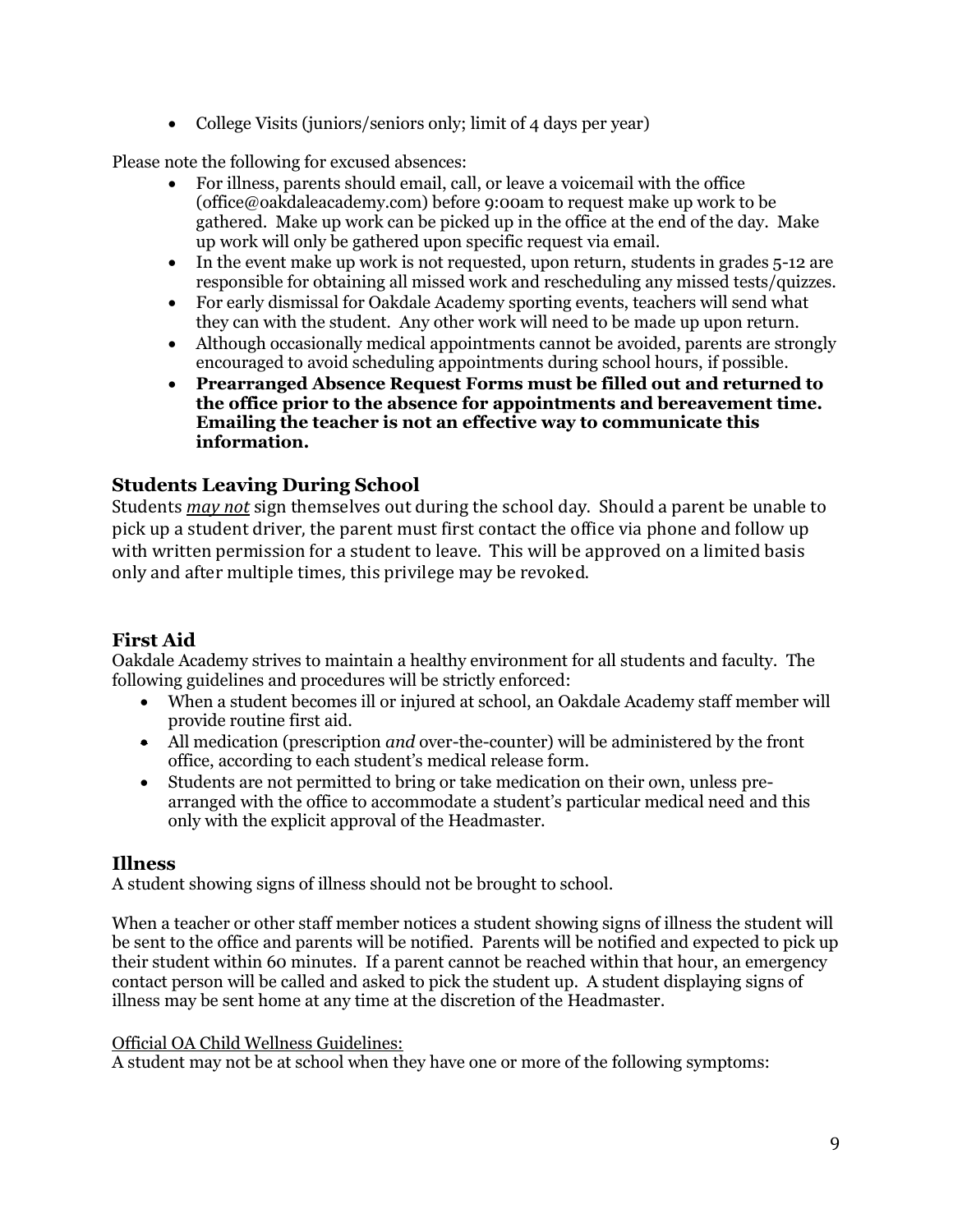- Fever: A temperature of 100<sup>°</sup> F or higher. A student's temperature needs to be below 100° F for 24 hours (without using fever-reducing medication to keep it lowered) before returning to school.
- Diarrhea
- Vomiting
- Rash: Body rash appearing to be contagious or of a questionable nature, especially with other symptoms present. Non-contagious rashes are at the discretion of staff.
- Sore Throat with fever &/or swollen glands.
- Severe cough
- "Pinkeye"
- Greenish Nasal Discharge: Lasting more than 1 week.
- Lice or Scabies: Students must not attend school until they are completely free of lice & nits (eggs). Students with scabies may return to school after receiving treatment.
- Other indications apparent to a reasonable person of a potentially serious health condition affecting the physical, emotional, and/or mental well-being of the student.

Please Note: When it is determined that a student must be sent home due to illness, siblings may be checked for symptoms at staff discretion.

#### <span id="page-9-0"></span>**Homework**

Meaningful homework assignments are an important part of Oakdale Academy's curriculum. Teachers assign quality homework for each school night, within the following guidelines:

#### <span id="page-9-1"></span>Lower School

|         | Kindergarten 10-15 minutes |
|---------|----------------------------|
| Grade 1 | 15-20 minutes              |
| Grade 2 | 20-30 minutes              |
| Grade 3 | 20-35 minutes              |
| Grade 4 | 30-45 minutes              |
| Grade 5 | 35-60 minutes              |
| Grade 6 | 35-60 minutes              |

#### <span id="page-9-2"></span>Upper School

Upper School students typically receive homework for each class daily. Some students at times may require additional time to properly complete required homework assignments.

Please note the following additional details regarding homework:

- While teachers strive to plan homework out during a week, there are times when there may be more significant amounts for certain classes.
- Homework may be assigned during long weekends, but **will not be** assigned over Thanksgiving, Christmas, Spring Break, Easter, or in between terms.

#### <span id="page-9-3"></span>**Recitations**

All Oakdale Academy students recite a selection from memory twice a year during Opening Ceremony. Junior Kindergarten students do their recitations as a class to acclimate them to this morning tradition. Students in grades K through 12 perform recitations on an individual basis. One recitation must be a passage of Scripture and the other must be a selection of poetry or prose (non-Scripture). All selections must be approved for length and content, and approval is up to the discretion of the teacher. Recitation memorization is solely the responsibility of the student and parent, and not the responsibility of the classroom teacher.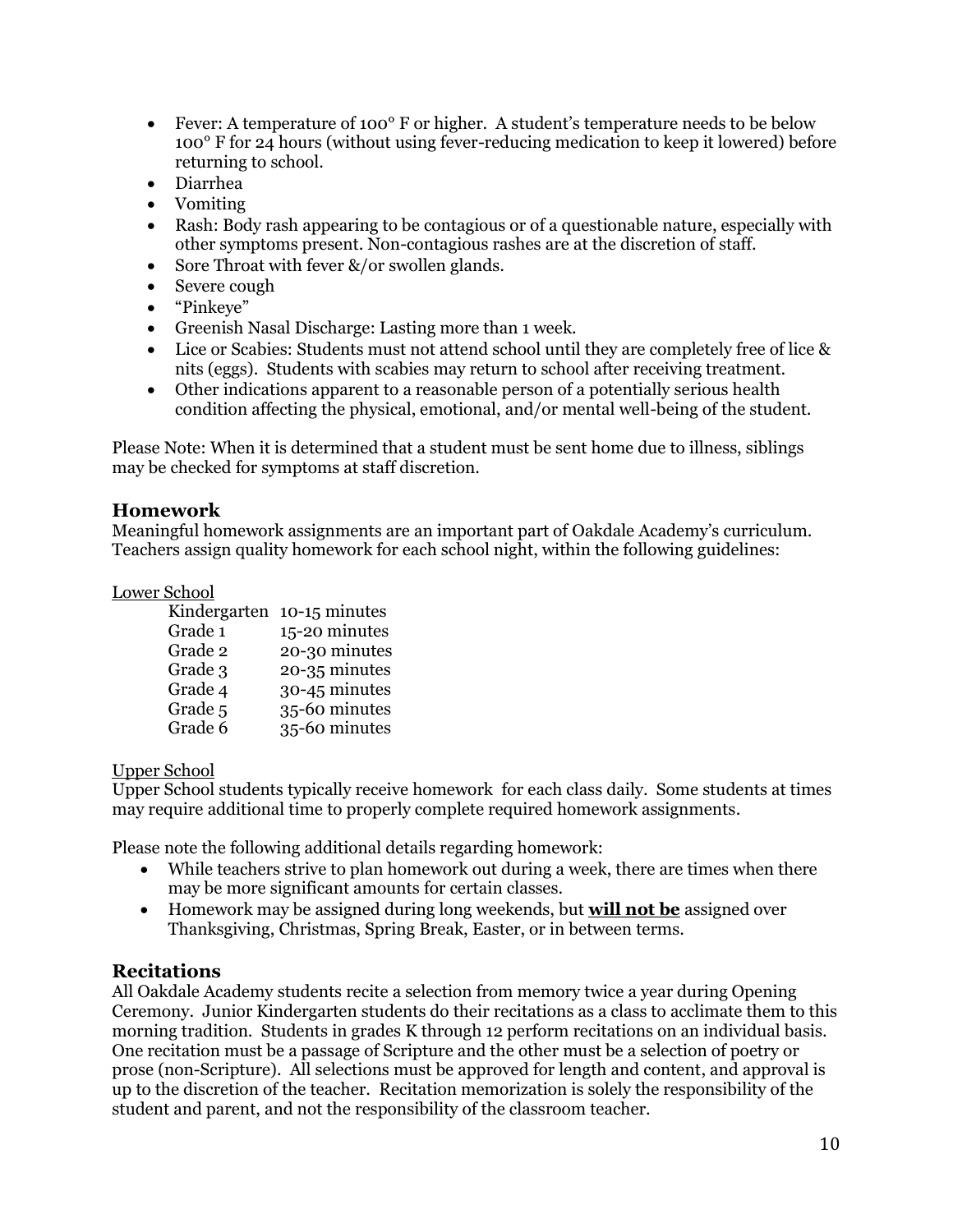The recitation schedule for the year is distributed in the fall, and therefore no recitations may be rescheduled except in the cases of illness or a parent's work travel schedule. Upper School students receive an equivalent test grade for their recitation. A teacher will have a copy of the selection on the given morning, and as such, the parent is not allowed to give cues or hints.

The Oakdale Academy Board has approved the following translations for academic and recitation use: The New American Standard Bible, the New American Bible, King James Version, New King James Version, New Living Translation, New International Version, and the English Standard Version. Paraphrase versions are not acceptable.

Literary recitations should be focused on selections from classic children's literature and the Great Books.

<span id="page-10-0"></span>

| <b>Lower School Guidelines</b> |   |
|--------------------------------|---|
| Kindergarten                   | N |

| Kindergarten          | Non-Scripture: 4-8 lines minimum for poem in the fall.<br>Scripture: 2-4 verses in the spring |
|-----------------------|-----------------------------------------------------------------------------------------------|
| 1st Grade             | Scripture: minimum 4-6 verses<br>Non-Scripture: minimum 8 - 10 lines                          |
| 2 <sup>nd</sup> Grade | Scripture: minimum 6-8 verses<br>Non-Scripture: minimum 12-14 lines                           |
| 3 <sup>rd</sup> Grade | Scripture: 8-10 verses<br>Non-Scripture: 16-18 lines                                          |
| 4 <sup>th</sup> Grade | Scripture: 10-12 verses<br>Non-Scripture: 20-22 lines                                         |
| $5th$ Grade           | Scripture: 12-14 verses, minimum<br>Non-Scripture: 22-24 lines, minimum                       |
| 6 <sup>th</sup> Grade | Scripture: 14-16 verses, minimum<br>Non-Scripture: 24-26 lines minimum                        |

<span id="page-10-1"></span>Upper School Guidelines

- Length requirements:
	- $\circ$  Grades 7-8 2-4 minutes
	- o Grades 9-10 3-5 minutes
	- $\circ$  Grades 11-12 4-6 minutes
- Selection:
	- o One recitation must be a passage of Scripture from a translation. See approved translations listed above.
	- $\circ$  One recitation must be related to the era of literature (prose or poetry) the student is studying for the year. Student compositions are not allowed.
	- $\circ$  The selection must align with the Mission of Oakdale Academy and the Honor Code.
	- o All selections must be approved by the appropriate teacher, typically literature or rhetoric. Homeschool students will also work with the literature teacher for selection approval.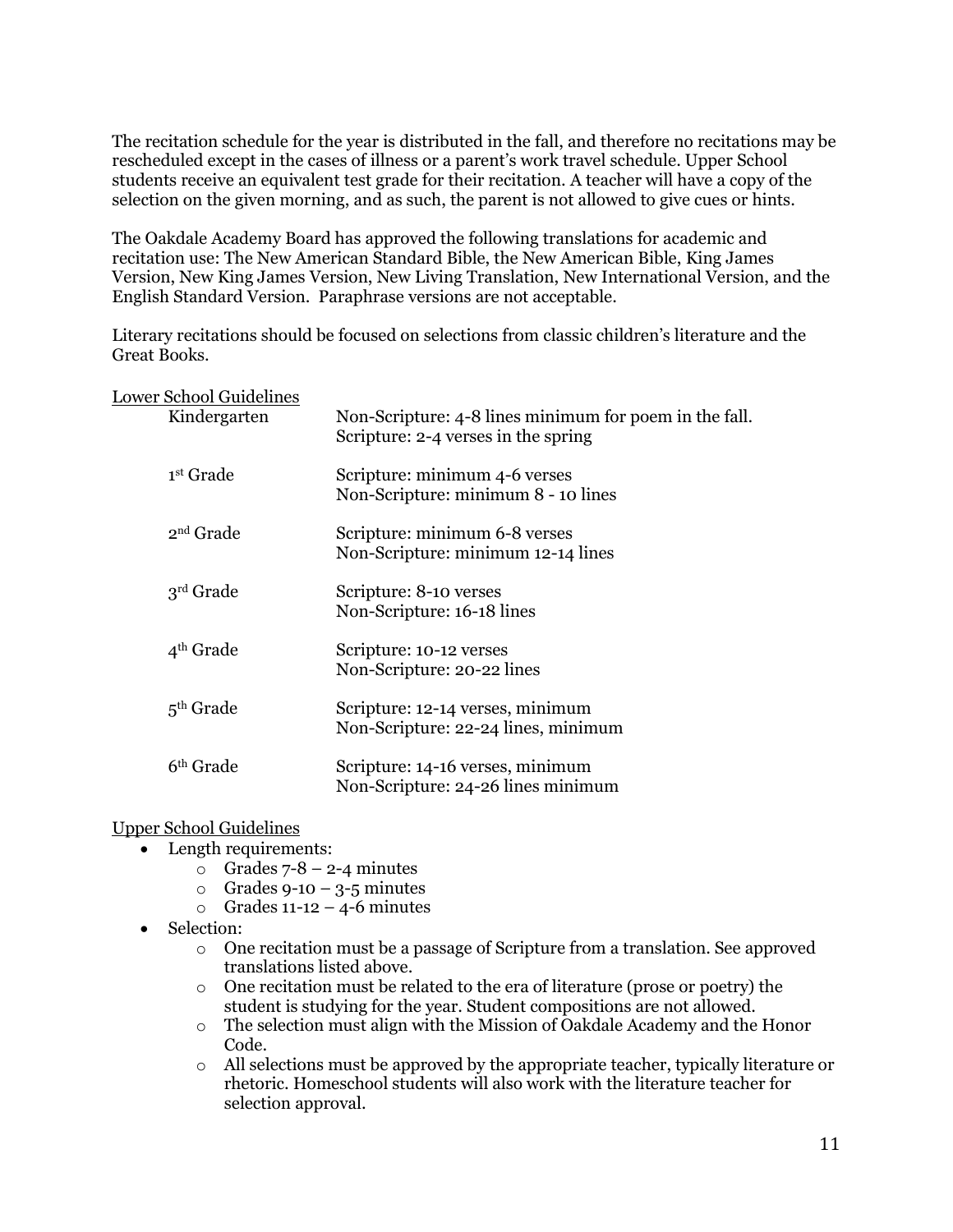- $\circ$  Students must provide the teacher with a copy of the selection at the beginning of the school year, when requested by the teacher.
- Assessment is based on accuracy of memorization, clarity of diction, and appropriate pace and volume. Students who request rescheduling due to lack of preparation will be docked a letter grade.

<span id="page-11-0"></span>Recommended Resources

• Teachers will give recommended websites and other resources in preparation of student recitations.

#### **Grading**

Oakdale Academy will notify parents by email after the conclusion of each semester when report cards are available to be viewed in FACTS. Parents of students in grades 5-12 can view current grades via FACTS Educate. Parents are provided log in information for this in the fall.

In the early elementary grades, reports indicate the extent to which a skill has been mastered. In Jr Kindergarten, Kindergarten, Grade 1, and Grade 2, an "O" is defined as outstanding, "S" as satisfactory, and "N" as needs improvement.

Teachers in Grades 3 to 12 assign letter grades according to the following scale:

| 100%      | $A+$ | $73 - 76$ | C    |
|-----------|------|-----------|------|
| 93-99     | A    | $70 - 72$ | $C-$ |
| $90 - 92$ | $A-$ | 67-69     | D+   |
| 87-89     | B+   | 63-66     | D    |
| 83-86     | В    | 60-62     | $D-$ |
| 80-82     | B-   | $0 - 59$  | F    |
| $77 - 79$ | C+   |           |      |

Upper school students will receive a grade-point average on each report card. GPA for grades 7- 8 do not impact the cumulative GPA for grades 9-12. For this purpose, grades are weighted by a coefficient of the number of class meetings per week; e.g. Latin has a coefficient of 5, and physical education has a coefficient of 2.

#### <span id="page-11-1"></span>**Honor Roll**

After each report card is issued, a list of students who have qualified for Honor Roll. Only students in grades 3-12 are eligible for honor roll. Students on the Honor Roll must receive a term GPA of 3.5 or higher. Students with a term GPA of 3.8 or higher will be placed on the High Honor Roll. At the end of the year, students who received a year-long GPA of 3.5 or higher will be placed on the All Year Honor Roll. Students who received year-long GPA of 3.8 or higher will be placed on the All Year High Honor Roll.

#### <span id="page-11-2"></span>**Off-Campus Educational & Cultural Programs**

Oakdale Academy believes that off-campus education is an important aspect in the overall development of each student. Off-campus educational and cultural programs provide students with an opportunity to gain new knowledge and skills. There may be additional fees for students to participate in the off-campus trips. Oakdale Academy faculty, staff, and/or administration are always included as chaperones on these trips. Parents will be invited/included as needed.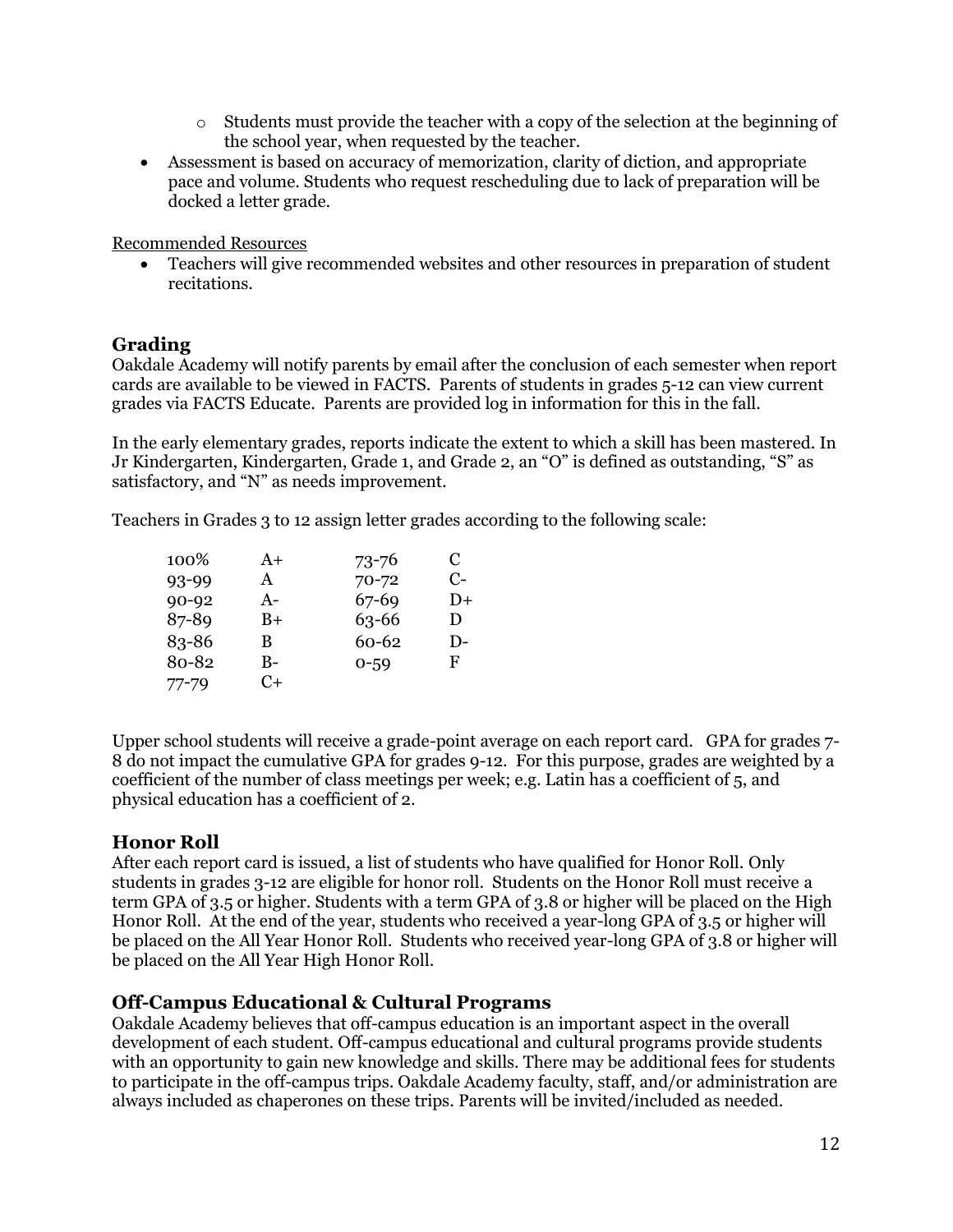Teachers have final authority regarding the number of participants and chaperones. Parent chaperones must have the proper paperwork and insurance information on file with the office and must comply with the established route to the destination and return to school as directed by the teacher.

Whenever students are off campus on a school-sponsored trip, they are subject to Oakdale Academy's rules and are expected to conduct themselves in a manner that honors God and Oakdale Academy, including the use of cell phones.

#### <span id="page-12-0"></span>**Academic Honesty**

Oakdale Academy seeks to nurture absolute respect for intellectual property. Any willful misrepresentation of another's work or ideas as one's own - cheating or plagiarizing - will be treated with utmost gravity. Teachers in the Lower School understand that students need coaching and careful guidance in such matters. Upper School students will receive a "0" grade on a plagiarized assignment along with possible suspension and further discipline for repeated offenses.

#### <span id="page-12-1"></span>**Academic Eligibility for Athletes**

Students who participate in athletics must maintain good academic standing to be eligible. Eligibility status will be reported weekly. If a student is currently receiving one "F" or two grades of "D+" or below at the time of determination, the student will not be eligible to participate in interscholastic sports for that week.

#### <span id="page-12-2"></span>**Conferences**

Parent-teacher conferences are in the fall. These times are designated for discussing the student's academic achievement and citizenship. **All parents are expected to attend conferences.** Spring term conferences are on an as-needed basis and can be requested by a teacher or parent. Parents and teachers are welcome to request conferences throughout the year.

#### <span id="page-12-3"></span>**Graduation Requirements**

Upper-school students at Oakdale Academy follow a common, college preparatory course of study. Each required course equals 5 credit hours per year. This includes four years each of Humane Letters (Rhetoric), literature, history (including Civics and Economics, Latin, laboratory science, and mathematics. Algebra I is taught in eighth grade but receives high school credit. Fine Arts (Art, Music, Chorale, Strings, Band), and Physical Education are offered as electives. Each elective except Study Hall equals 2 credit hours per year; study halls do not receive credit. A minimum of four credits in fine arts are required for graduation.

To receive a diploma, a student must complete 123 credit hours while maintaining a minimum overall grade point average of C- (1.67) as well as attaining a minimum level of C- (1.67) in American Civics and Economics. Foreign Language, Math, and Science require C- or above in prior class to advance to next class.

#### **Each year, full time Oakdale students must take 1 course in each of the disciplines of history, literature, rhetoric, foreign language, science, and mathematics, as well as two electives, a total of 34 credit hours (27 credit hours in 12th grade).**

Students who wish to further enhance their learning with on-line classes may do so during their study hall. Written requests for approval are to be submitted to the Dean of Academics.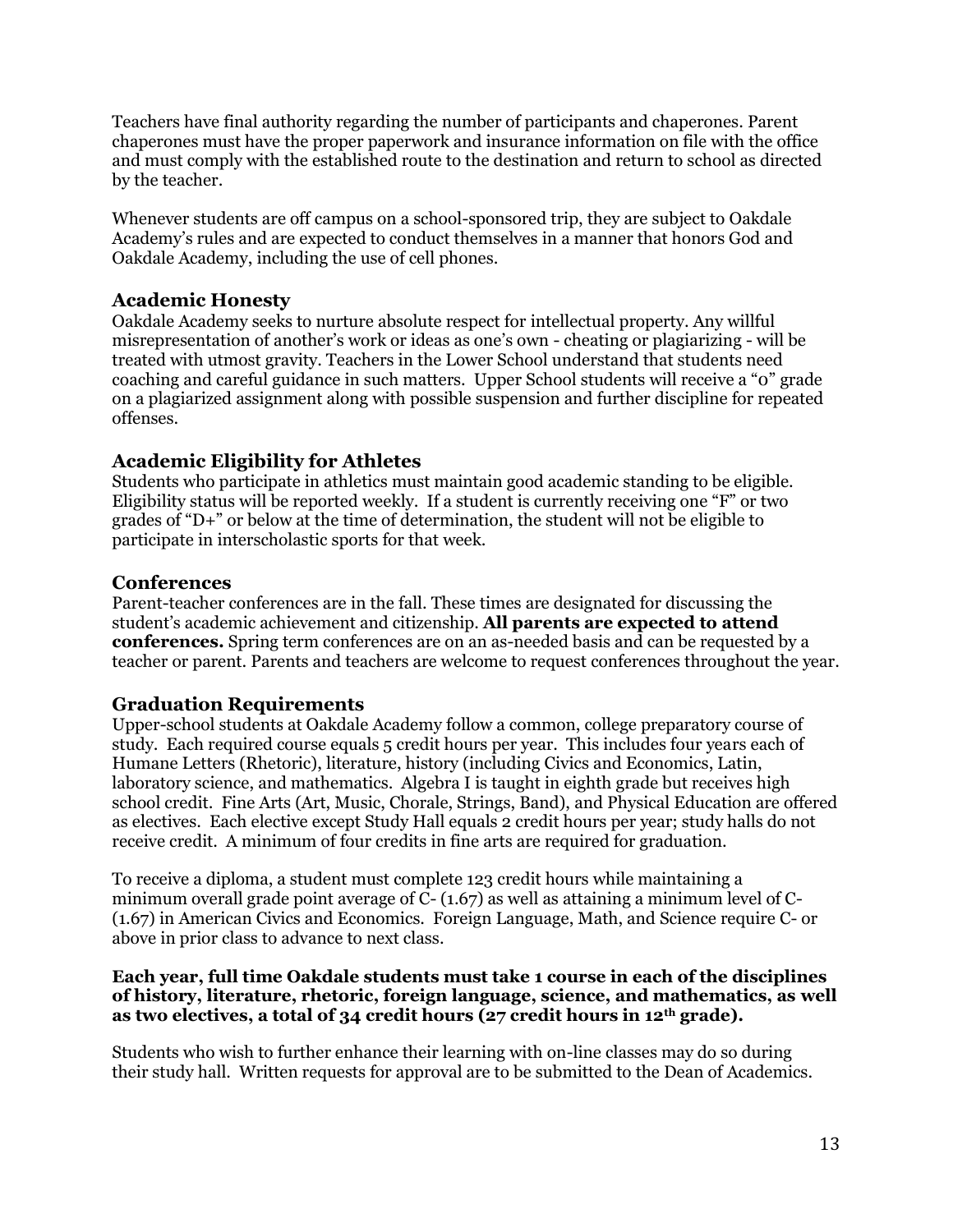# <span id="page-13-0"></span>**IV. CONDUCT AND DISCIPLINE**

#### <span id="page-13-1"></span>**Student Conduct**

The role of discipline at Oakdale Academy is to create and maintain an environment conducive to learning. It is to provide an atmosphere of civility in which due respect will be given to teachers and to individual students, as well as to all institutional and private property, so that all members of the community will be allowed to pursue learning without distraction. In addition, discipline at Oakdale Academy ought always to uphold the essential virtues established in the school's Mission Statement and professed in its Statement of Faith.

Oakdale Academy recognizes that the good conduct of students in the school promotes their education on campus. This requirement will also promote good behavior off campus and prepare students for good citizenship in adulthood. Accordingly, students will be expected to adhere to the general rules of the school as well as those rules established by each teacher within his or her classroom.

Because appropriate response to authority is biblically mandated and critical to the shaping of a child's life, students must obey instructions from Oakdale Academy staff and its supporting adults promptly, willingly, completely, and cheerfully. Talking back, arguing, and undue familiarity with Oakdale Academy staff will not be tolerated. Students are to maintain eye contact and respond appropriately when spoken to by an adult. An atmosphere of mutual respect and courtesy will be maintained between students and staff.

Because students are to conduct themselves in a manner consistent with biblical principles of purity and holiness, public display of affection (e.g. holding hands, kissing, hugging, etc.) in the context of romantic relationships is not permitted on school grounds or at any school-sponsored activities. In general, there should be no behavior toward one boy or girl that is exclusive or would not be appropriate toward all boys or girls in the student's class.

Adherence to the above outlined student conduct is critical to Oakdale Academy's priority to maintain a positive and healthy student/school culture. If in the judgment of the Headmaster, a student's continued enrollment is a significant negative influence on other students, he has the authority to expel the student.

#### <span id="page-13-2"></span>**Homeschool Expectations**

While part-time, homeschool students are welcome to attend classes at Oakdale Academy, the students and their families are expected to uphold and support the school's Mission and Statement of Faith. Oakdale Academy also expects homeschool students to agree to, uphold, and respect every aspect of the Student Handbook. The students are expected to dress in uniform and to conduct themselves in the same manner as a full-time Oakdale Academy student.

#### <span id="page-13-3"></span>**Prohibited Items**

Any possession of and/or introduction of a weapon, an illegal/illicit drug, tobacco, alcohol, or sexually explicit material will be treated with extreme seriousness. Discipline in these matters may range from parental contact through suspension and may serve as grounds for immediate expulsion. Any use of the same either at school or outside of school will similarly be treated with the utmost gravity and may be grounds for immediate expulsion.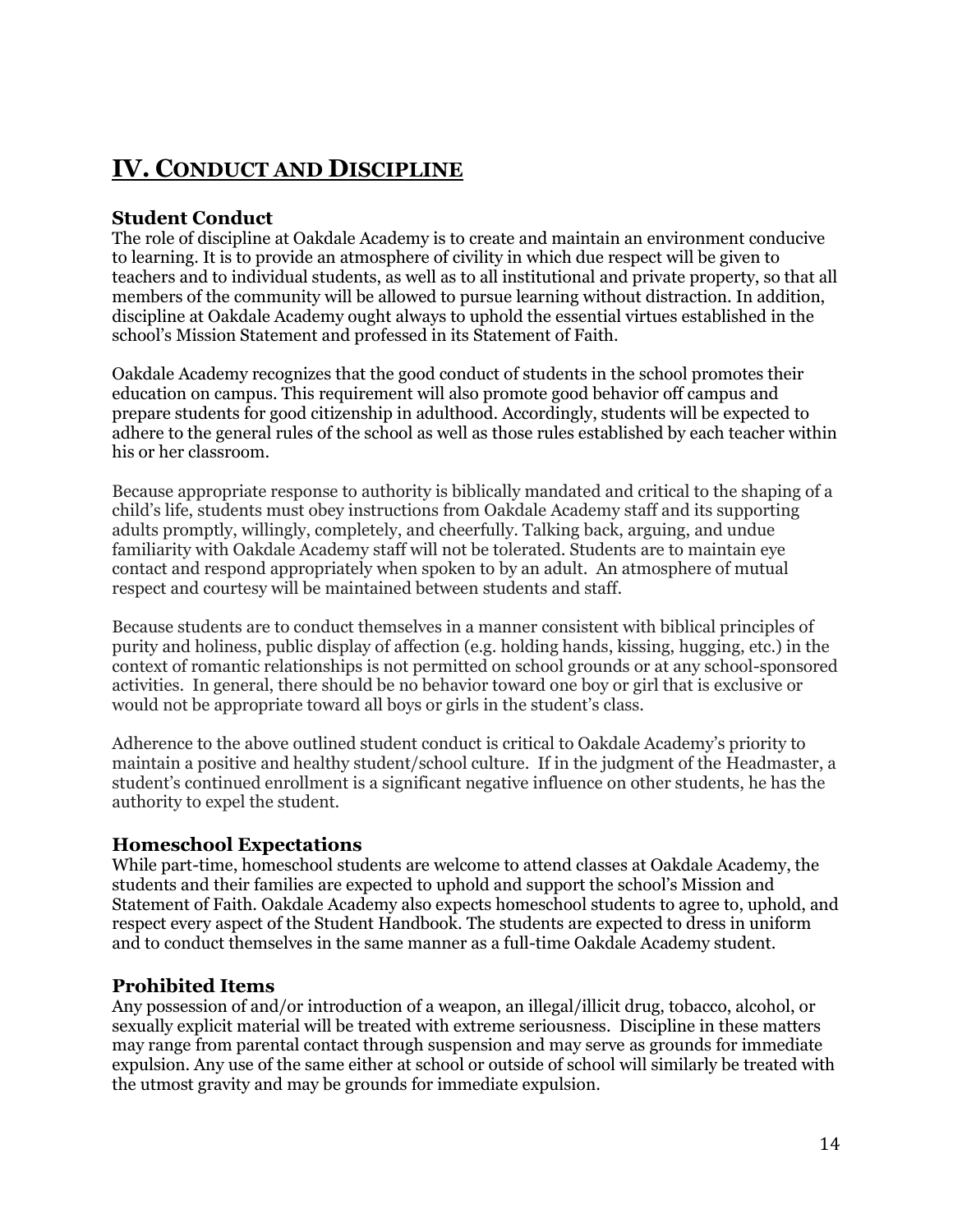With a mind to safety for students, staff, and the school, the possession and/or introduction of any dangerous items including, but not limited to, weapons, morally corrupt material, or any other items that are incompatible with the Mission of Oakdale Academy, is strictly prohibited. As such, at the discretion of the Headmaster, lockers and all contents as well as personal property (to include cars) are subject to search at any time.

#### <span id="page-14-0"></span>**Disciplinary Action**

Disciplinary action usually proceeds as follows:

- 1. Reprimand or Policy Reminder
- 2. Demerit
- 3. Detention
- 4. Suspension
- 5. Expulsion

To ensure uninterrupted learning, Oakdale Academy maintains a policy of demerits and detentions with parental notification.

Demerits are accumulated over the course of each grading period and reset at the start of the following grading period. Accumulated demerits will result in the following consequences, at the discretion of the Headmaster or his designee:

- 1-2 demerits result in contact with an OA administrator and parental contact.
- 3 demerits result in an after-school detention during the next three school day timeframe.
- 4 demerits during a grading period will serve an additional detention.
- 5 or more demerits result in additional potential consequences that may include, but are not limited to:
	- o Parent meeting with staff and OA administration
	- o Additional detentions or school service projects
	- o In School Suspension
	- o Removal from House activities (Upper School students).
	- o Out of School suspension

Oakdale Academy's goal is to work closely with the parents to uphold standards of courtesy, respect, and proper behavior. With that in mind, an exhaustive list of offenses cannot possibly be given; ultimately, a*ny actions or behaviors that would conflict with Oakdale Academy, our Mission, or our general culture are subject to discipline, including actions taken off campus, at the discretion of the Headmaster or his designee.*

Students suspended out of school shall be given the opportunity to make up their work for a reduction in credit up to, but not to exceed, 50%. Students shall be given opportunity and time to make up work due to their suspension not to exceed the amount of days suspended. Any student who demonstrates a general unwillingness or inability to abide by classroom or Oakdale Academy rules is subject to expulsion. After meeting with parents, the student, and involved faculty, the Headmaster will decide if expulsion is warranted.

*All disciplinary actions are conducted at the discretion of the Headmaster.*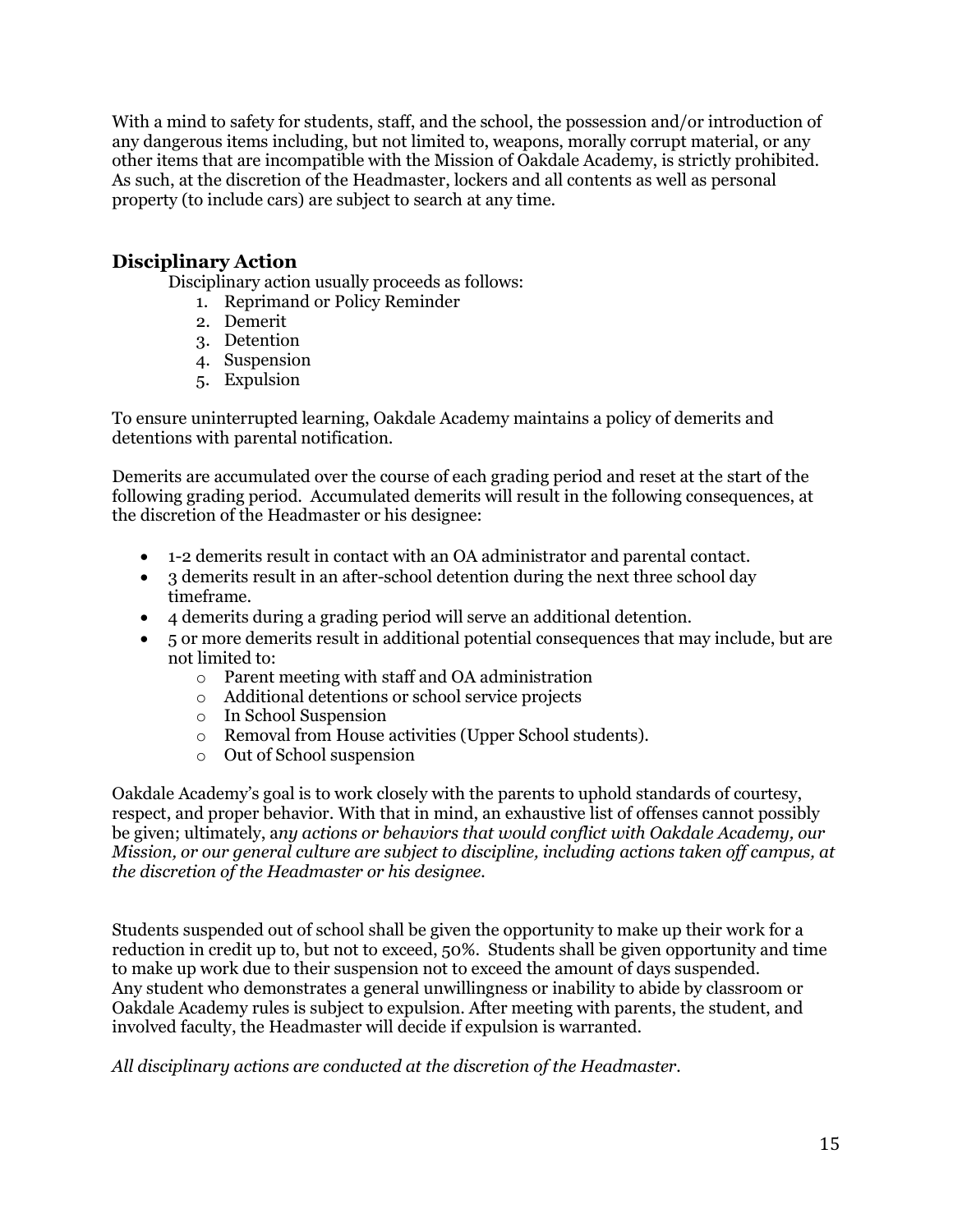#### <span id="page-15-0"></span>**School Uniform**

Our school uniform seeks to achieve a proper, academy-appropriate appearance for our students and to free them from fashion trends and peer pressure.

#### <span id="page-15-1"></span>General Uniform and Dress Requirements

*We have a strong desire to create an environment that upholds modesty and decorum. To assist in this God-honoring goal, we insist all families adhere to uniform standards. During non-uniform days, we insist families and students refrain from wearing tight-fitting clothing, shirts that reveal a midriff (even if covered by another shirt), leggings, shirts that reveal skimpy straps, and clothing that draws attention to private areas of the body.* 

#### **Approved Vendors:**

- Land's End
- Dennis Uniforms
- French Toast

#### **Purchasing Options:**

• All uniform pieces should be purchased from the vendors listed above under Oakdale Academy. No outside vendors should be used.

#### **Used Uniform Sales:**

• The Oakdale Parent Association (OPA) will periodically hold used uniform sales of approved uniform items.

#### **Complete List of Uniform Clothing Options (Formal & Regular):**

- **Girls**
	- o Polos: red, navy, and white; long-sleeve or short-sleeve
	- o Cardigans: red and navy
	- o Oxford: white; short-sleeve and long-sleeve
	- o Jumpers: khaki, navy, and plaid (no more than 2 inches above the knee)
	- o Skirts: khaki, navy, and plaid (no more than 2 inches above the knee)
	- o Skorts: khaki and navy (no more than 2 inches above the knee)
	- o Pants: khaki and navy
	- o Polo Dresses: red and navy; short-sleeve and long-sleeve
	- o Vests: red and navy
	- o Socks: white or navy (knee socks or above the ankle)
	- o Tights: white or navy (solid)
	- o Leggings: navy (must go to the ankle)
	- o Tie: plaid (optional)
	- o Belt: black, brown, or plaid
	- o Hair Accessories: red, white, blue, navy, or plaid
	- o Shoes: Mary-Jane style or ballet flats; black, navy, or brown (solid color; no white); no straps around the ankle
	- o Blazers: navy with crest (US required; LS optional)
- **Boys**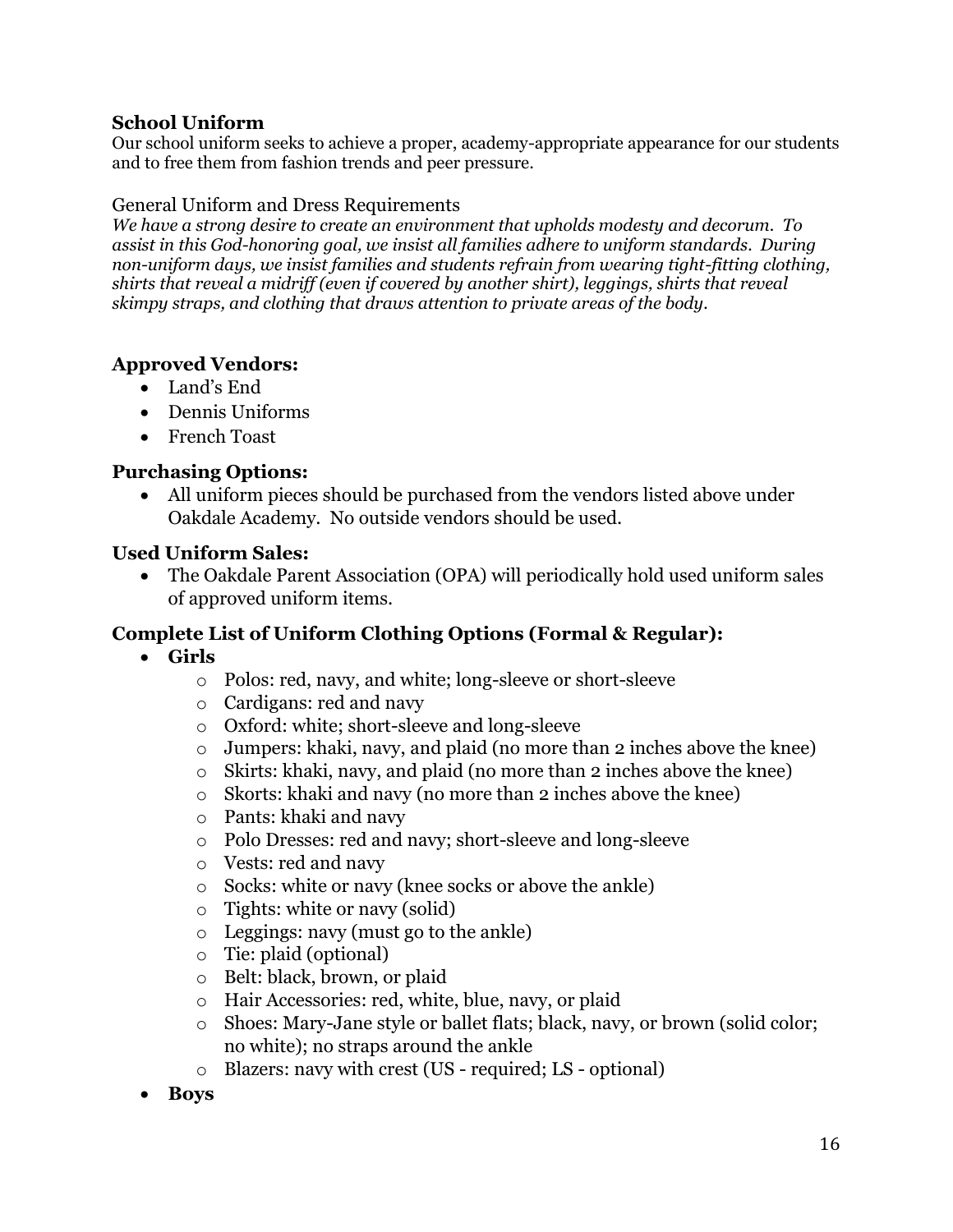- o Polos: red, navy, and white; long-sleeve or short-sleeve
- o Sweaters: red and navy (must have a collared shirt underneath)
- o Oxford: white; short-sleeve and long-sleeve
- o Shorts/Pants: khaki and navy
- o Vests: red and navy
- o Sweatshirt: navy or red (from Dennis)
- o Socks: navy, black, or tan; must go above the ankle; solid color, no logos
- o Tie: plaid
- o Belt: black or brown
- o Shoes: black or brown; solid color, no white; dress shoes
- o Blazers: navy with crest (US required; LS optional)

#### **Formal Uniforms:**

- **Boys:** Students must wear khaki pants (no shorts), white Oxford, and tie.
- **Girls:** Students must wear white Oxford and plaid skirt or jumper.
- Blazers are required for upper school students and optional for lower school students. *No sweatshirts or casual tops are permitted on formal days.*
- Cardigans and vests may be worn by lower school students as a part of their formal uniform. No fleeces, sweaters, or sweatshirts are permitted.

#### **Crest:**

- Guidelines for Crest on Uniform:
	- o All students must have a crest visible on at least one uniform item.
- Crest Image & Placement Details:
	- o Size: 7.81 x 7.52 cm
	- o Placement:
		- Non-blazers: Upper left side of garment
		- Men's blazers: Centered on left pocket
		- Women's blazers: Centered with the notch of the left lapel
	- o Colors & Image:



On white garments On red garments On navy/plaid





garments and blazers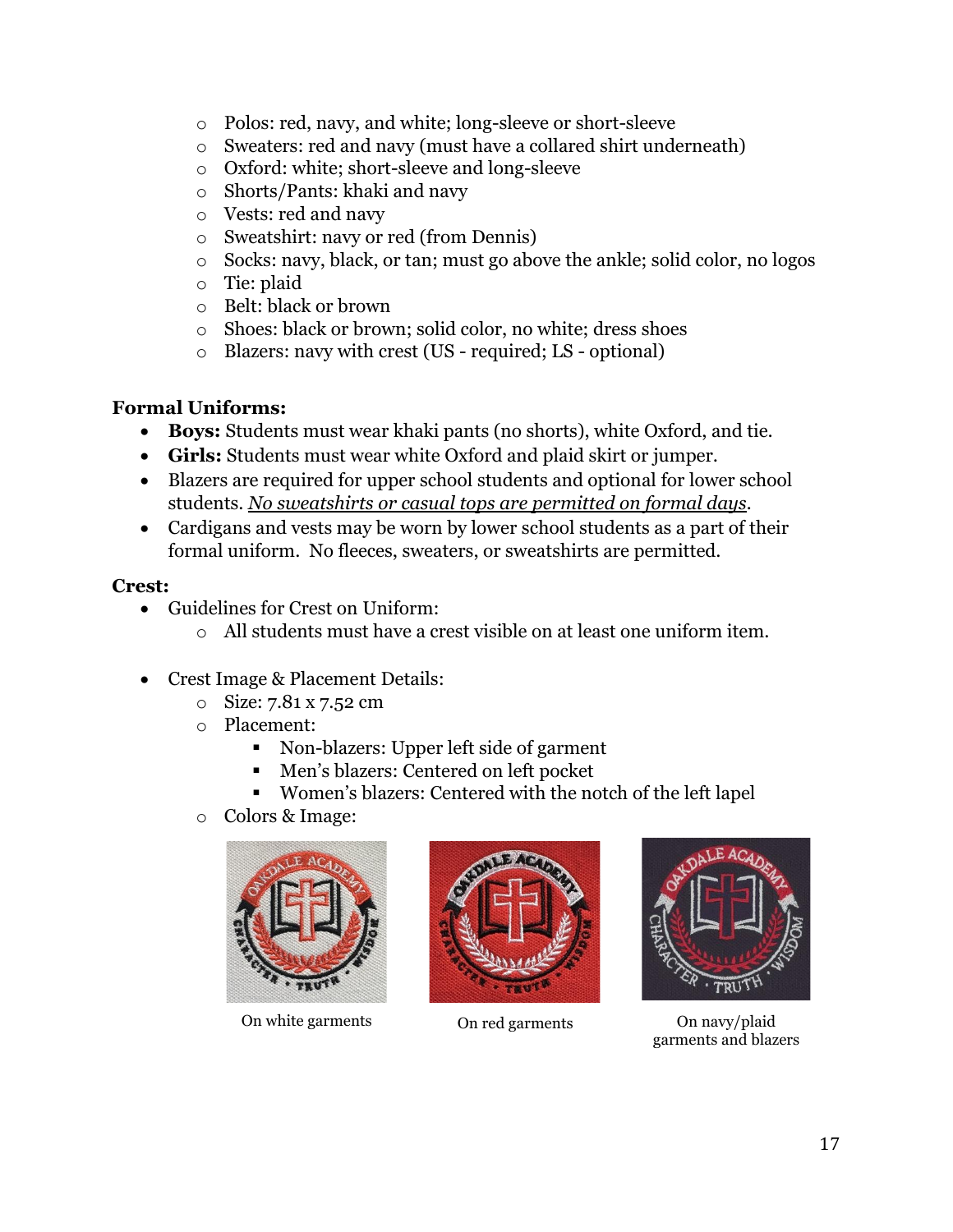#### <span id="page-17-0"></span>*Jeans Days*

On designated jeans days, students may wear comfortable, modestly fitting jeans or solid- pants (non-athletic pants) with a defined waistband (with no elastic) to school with an approved Oakdale Academy spirit wear shirt. Upper School students may wear an approved House shirt. All students may wear athletic shoes or comfortable non-uniform shoes. No high heels, flipflops, or other impractical shoes may be worn.

#### <span id="page-17-1"></span>*Casual Days*

On designated casual days, students may wear comfortable, modestly fitting clothing of their choice. Students may wear athletic shoes or comfortable non-uniform shoes. No high heels, flipflops, or other impractical shoes may be worn. Undergarments should not be visible at any time. Tank tops and sleeveless tops are not allowed. No hats may be worn. Shirts with words/graphics/advertising should be school appropriate in nature, such as sports teams, colleges, or destinations. Content with popular culture references such as bands or movies should not be worn.

On their birthday (or half birthday for summer birthdays), students may have a casual day, *but may not exercise this privilege on a Chapel Day or other Formal Uniform Day.*

#### <span id="page-17-2"></span>*Game Days*

On days when games are scheduled, athletes on that team may wear their team warm-up jackets or varsity letter jacket (if they have an earned varsity letter from OA) over their regular uniform attire.

#### <span id="page-17-3"></span>**Jewelry, Makeup and Hairstyle**

Hair is to be neat and clean; boys' hair should be off the collar and of uniform length; no facial hair is allowed.

Hair accessories for girls must compliment the school uniform and be red, white, or navy blue.

All questions of jewelry, makeup, and hairstyle are at the discretion of the Headmaster or his designee.

## <span id="page-17-4"></span>**V. ATHLETICS**

The Oakdale Academy Athletic Program shall provide a variety of sports to develop meaningful experiences to enhance the development of healthy habits and attitudes that will prepare students for adult life.

The Athletic Program seeks to glorify God, uphold the OA Statement of Faith, and in accordance with existing OA policies, rules and procedures. While the school takes pride in winning, it does not condone winning at all costs. The school encourages good sportsmanship and good health and discourages anything contrary. The athlete will be scrutinized more thoroughly in his or her character, ability, attitudes, and skills. He or she will play before many witnesses, including the Lord.

#### <span id="page-17-5"></span>**Requirements for Participation**

- 1. A yearly physical examination is required and will be submitted to the Athletic Department prior to the student participating in his or her chosen sport. The examination should be conducted after April 15 and is valid for one year.
- 2. A completed Permission to Participate form is required prior to the student participating. Each sport requires a separate Permission to Participate form.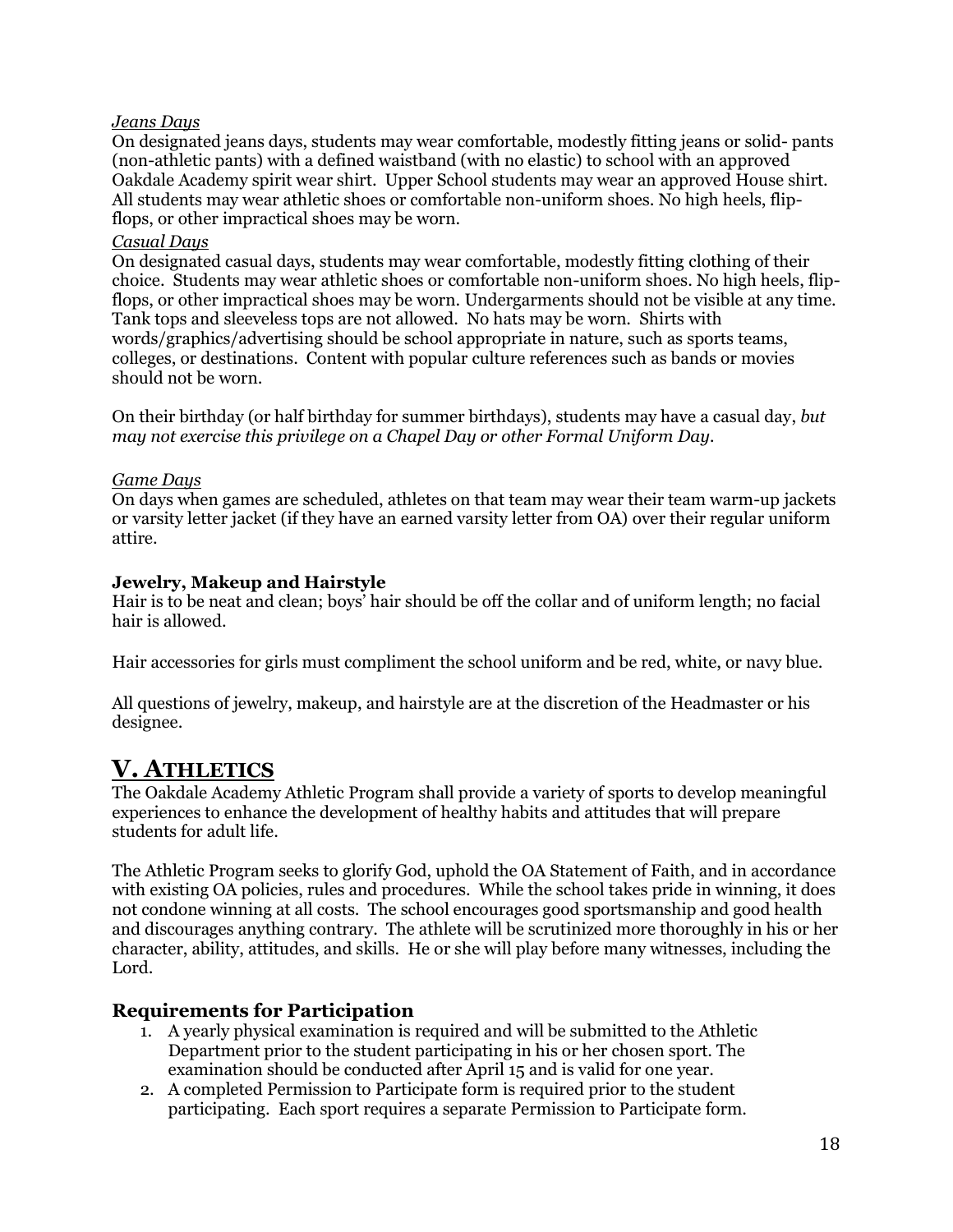- 3. A Parent/Fan Etiquette form must be completed, signed by the parent(s) and turned in prior to the student participating in his or her chosen sport. One form is required for the school year.
- 4. Academic Eligibility: In order to participate on an OA athletic team, each athlete must have satisfied all scholastic eligibility requirements outlined under "Academic Eligibility for Athletes" (Section III) and take a minimum of one five credit class.

## <span id="page-18-0"></span>**VI. MISCELLANEOUS**

#### <span id="page-18-1"></span>**Communication with Teachers & Administrators**

Parents wishing to address concerns with a teacher should use the staff email addresses provided on the website. An administrator or department head should be copied on the email as well as both parents in order to provide consistent communication for all parties. Parents should not call or a text teacher's cell phone or home phone. Emergencies should be reported to the office only, not to classroom teachers. An administrator will then communicate the emergency to the proper staff members. Messages will be delivered to staff at the discretion of the Headmaster.

#### <span id="page-18-2"></span>**Computer Use**

At Oakdale Academy, computers may only be used for researching and typing teacher-assigned projects. These are the only two acceptable uses of computers at Oakdale Academy. Students are not permitted to use the computers for computer games, social media, personal communications, personal email, etc. Teachers will provide students with an internet pass, as needed. Internet passes/usage during study halls is prohibited unless enrolled in an approved online class. Students may work on typed assignments during study halls with the permission of the assigning teacher and study hall teacher. *Any student using a computer for anything other than assigned projects, under the direct supervision of a teacher, will receive a detention or further consequences at the discretion of the Headmaster.*

#### <span id="page-18-3"></span>**Phones, Smart Devices, and Other Electronic Devices**

Students must obtain permission at the front office for using the school's phone. Outgoing calls should only be made for urgent matters and phone conversations should be brief.

Students do not have permission to use cell phones until after 3:15 p.m. **Student cell phones**  *and smart watches/devices* **must remain powered off from the time of their arrival at school until after school is dismissed. Student cell phones must be stowed in their locker.** Oakdale Academy cell phone guidelines apply on all field trips and off-campus activities during normal school hours. Students found not complying with these guidelines will have their cell phones confiscated and turned into the office. Repeated offenses may result in additional consequences at the discretion of the administration. Confiscated cell phones are not returned to the student; they must be picked up from the office by a parent during office hours.

Students are not permitted to wear smart watches or other smart devices. A smart watch/device is one that is connected to the internet and/or can receive social media alerts, emails, texts, etc.

#### **Delivery of Items by Outside Vendors**

Students are not permitted to disrupt the school day by having items (food, flowers, etc.) delivered to Oakdale. Any items delivered for a student will be kept in the front office until the end of the school day.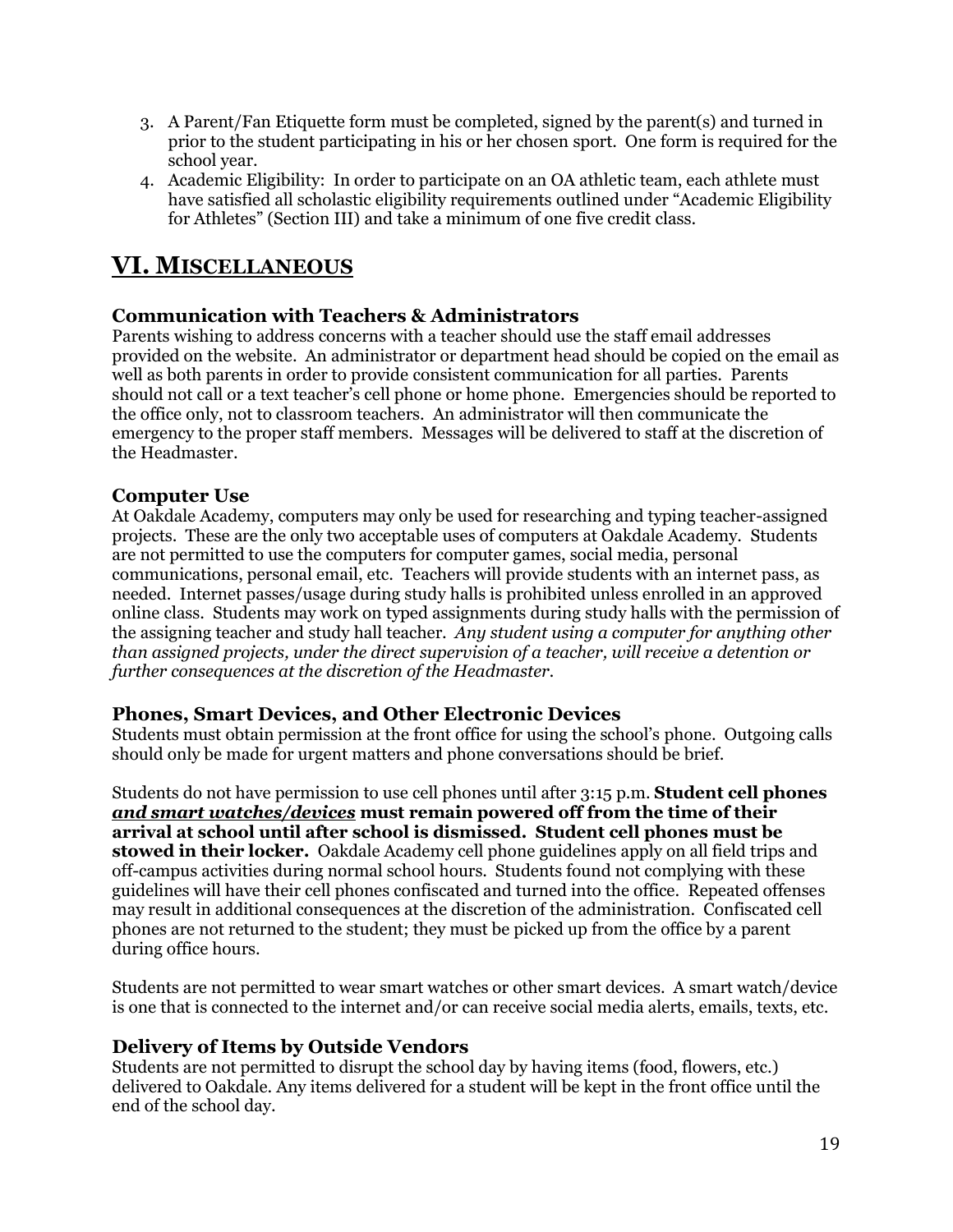#### <span id="page-19-0"></span>**Departure Times & Dismissal Procedures**

The school day ends at 3:15 p.m. Parents wishing to come inside the building for pickup must wait in the lobby for their child to be dismissed. Parents are not permitted in the lobby until 3:15 p.m. Those picking up their children in the circle drive **must remain in their vehicle at all times**. Please follow the directions of staff members assisting with dismissal.

Parents must arrive before 3:30 p.m. so that their child may meet them in the circle drive for departure. **Students whose rides are not at Oakdale by 3:35 p.m. will be directed to After School Care and supervised by a staff member where charges will apply. Students in grades 7-12, unless participating in an** *on-campus* **school activity, or under** *direct supervision by a teacher***, must report to after care at 3:35 p.m. and charges will apply.** 

#### <span id="page-19-1"></span>**After Care Program**

Days Available: 3:30-5:00, Monday through Friday, on regularly-scheduled full days of school

- Aftercare is reserved only for parents whose work schedules prevent pick-up by 3:30 and there is a fee associated – check the website for details.
- Aftercare hours will be structured and divided between time on the playground (weather permitting), silent homework time, and indoor play time after homework is completed.
- Students will be signed-in and out on a clipboard. Please be sure you sign out and indicate your departure time on the clipboard.

#### <span id="page-19-2"></span>**Student Drivers**

Students who wish to drive to school must register with the front office. Students will need to provide a copy of their driver's license, registration, and proof of insurance for any vehicle they may drive to school. A student parking pass will be purchased to place on their mirror to indicate they have registered with the office. Students are not permitted to return to their cars during the day.

#### <span id="page-19-3"></span>**Food**

Every student is expected to bring a lunch from home as there is not a daily hot lunch program at Oakdale. There may be special lunches organized by the OPA/House during the school year. Informational sheets will be sent home prior to the day with explanation for participation.

Students are not permitted to chew gum during the school day or while inside of the school building.

Please note that no food or drink will be permitted in the gymnasium before school. Food or drink is also not permitted on the playground.

Students in grades K-6 will have a snack time each day. Information regarding the expectations regarding snack time will be sent home by your child's teacher.

Being mindful of student allergies and general safety, students are not permitted to share food. We also encourage students to refrain from bringing food containing nuts and nut products to school.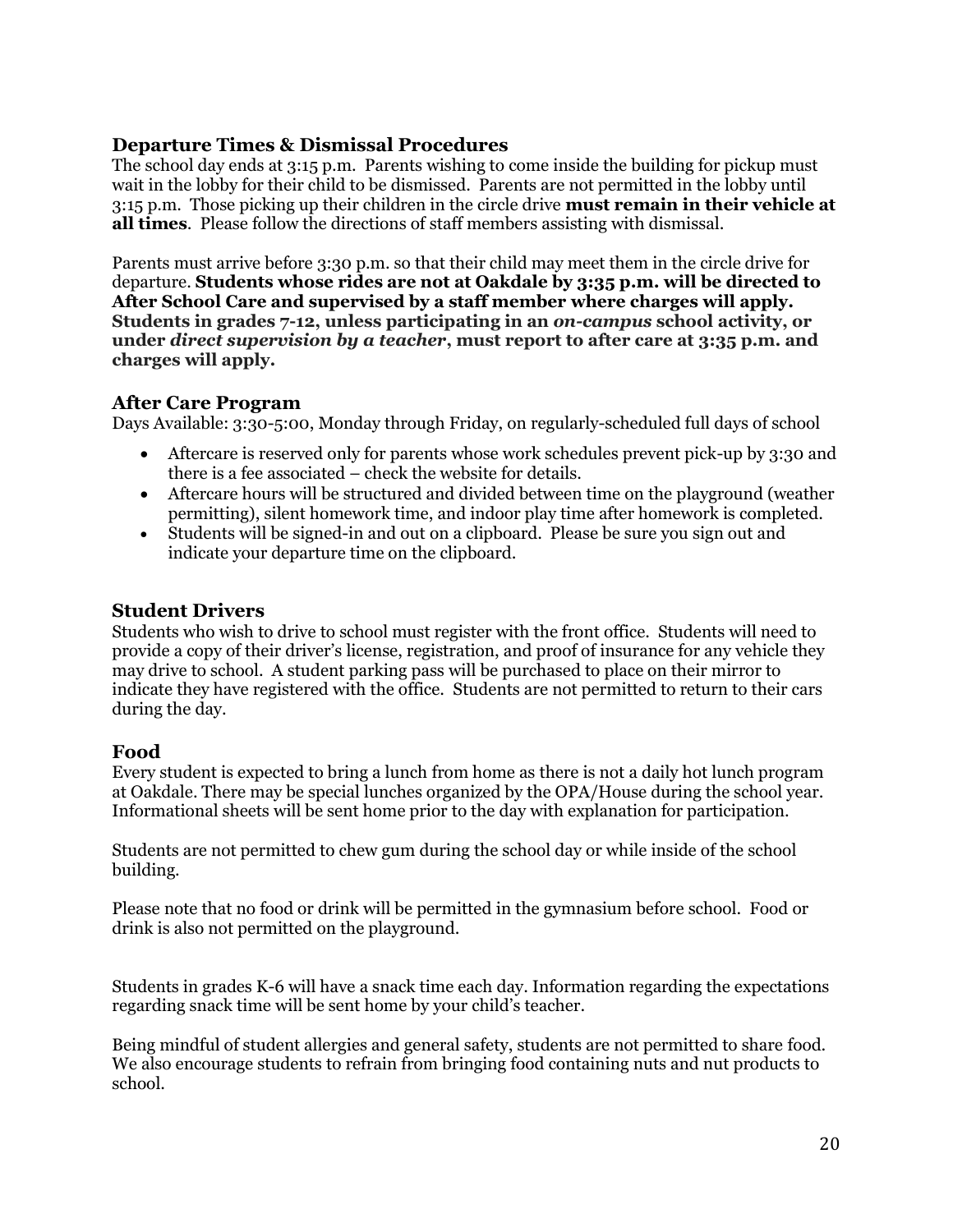#### <span id="page-20-0"></span>**Lost and Found**

Lost items are to be taken to the designated lost and found area. Purses and wallets will be examined for ID to contact the owner then kept in the office. Perishable items may be discarded upon staff discretion. Items are subject to donation at the end of each term.

#### <span id="page-20-1"></span>**Deliveries from Parents**

Any items from parents must be delivered to the office. The office will notify students for pick up. **Parents may not go to the classroom or locker for delivery. Lunches will be picked up by the student at lunch time and will not be refrigerated.**

#### <span id="page-20-2"></span>**Recess**

Recess will be provided to students twice a day in grades K-6. Students are expected to be prepared daily for outdoor play in all weather conditions.

Staff members will be on recess duty at all times to oversee student activities and to ensure safety on the playground.

#### <span id="page-20-3"></span>**School Closing Announcements**

*At the discretion of the Headmaster*, the school day may be subject to a delayed start, early dismissal, or closing at any time. School will only be closed for extreme circumstances that would prevent the normal functioning of the school.

The school will communicate closings to families via e-mail and social media at the earliest possible time. When enrolling, all parent contact information should be verified in FACTS and all families should choose their communication preferences.

Parents may opt-out by updating their notification setting on their FACTS account, with the understanding that parents are then responsible for finding out about school closings. Please do not call the school office or school staff to find out about school closings.

#### <span id="page-20-4"></span>**Special Occasions**

Birthdays: Students and/or a parent should make prior arrangements with their teacher if they would like to bring in a treat to share with their classmates

Halloween: There is no formal observance during the school day of Halloween at Oakdale Academy; students should *not* dress in costume.

Christmas & Valentine's Day: Lower school parties will be held for Christmas and Valentine's Day. Information regarding classroom parties/activities will be provided by the classroom teachers.

#### <span id="page-20-5"></span>**Visitors**

All visitors, including parents, must proceed directly to the front office upon arrival at Oakdale Academy. Visitors must check in with the front office. A visitor's badge is required prior to proceeding to any room in the facility.

#### <span id="page-20-6"></span>**Volunteers**

For the safety of students, Oakdale Academy requires all volunteers, including parent volunteers, to submit a state background check. Those living in Michigan less than 1 year may